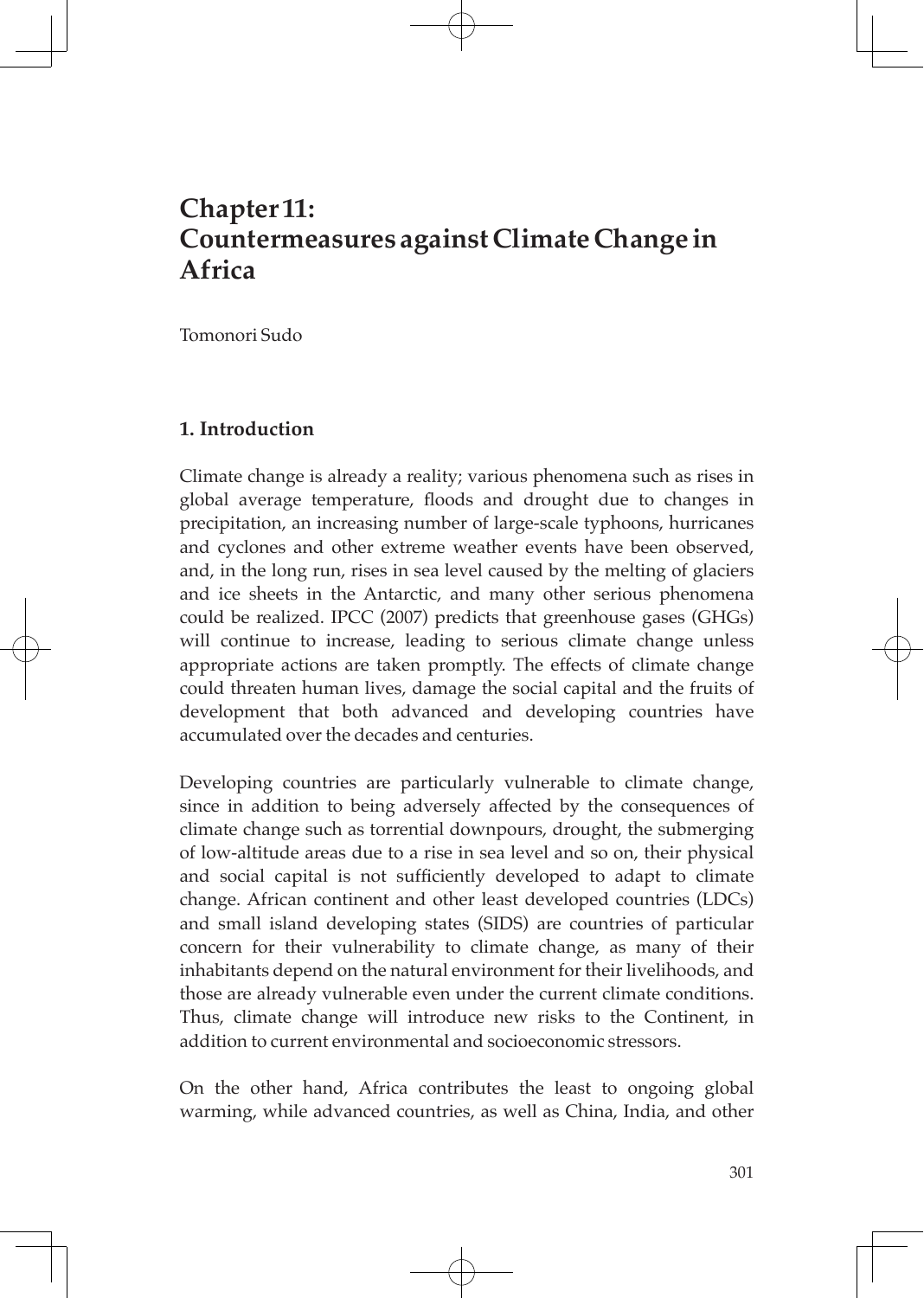emerging countries, have attained economic growth while emitting large amounts of the GHGs that accompany industrialization.

A number of studies on the impact of climate change, mitigation and adaptation and other climate -related activities have been implemented in developing countries. Many developing countries have analyzed the risks caused by climate change and have formulated mitigation and adaptation policies, which have been submitted as National Communications to the Secretariat of the United Nations Framework Convention on Climate Change (UNFCCC) (UNFCCC 2012).

Climate change issues are also a critical development agenda, and development partners have worked to mainstream climate change issues into their development cooperation policies and strategies. The OECD has developed policy guidance to integrate climate change adaptation into development cooperation (OECD 2009). The World Bank featured climate change issues in its *2010 World Development Report* (World Bank 2010), noting that although climate change is one of many issues that developing countries face, "Left unmanaged, climate change will reverse development progress and compromise the well-being of current and future generations."(World Bank 2010: 37)

Japan has been an active player in the international community in its effort to combat climate change. In1997, the Japanese government announced a new initiative named the "Kyoto Initiatives," advocating proactive assistance to developing countries for countermeasures against climate change. Of particular note for Africa, the Yokohama Action Plan, compiled at TICAD IV in 2008, discusses "Addressing Environmental Issues and Climate Change," along with the need to promote measures for mitigating or adapting to climate change, water resources conservation, hygiene, and education for sustainable development (ESD).

JICA has worked to support countermeasures against climate change in Africa based on the Yokohama Action Plan, at the same time revising the "Direction of Low Carbon and Resilient Development Cooperation by JICA" (JICA 2012). JICA is offering assistance to developing countries in their countermeasures against climate change while advocating three basic policies: (1) climate compatible sustainable development; (2) comprehensive assistance utilizing an array of schemes; and (3)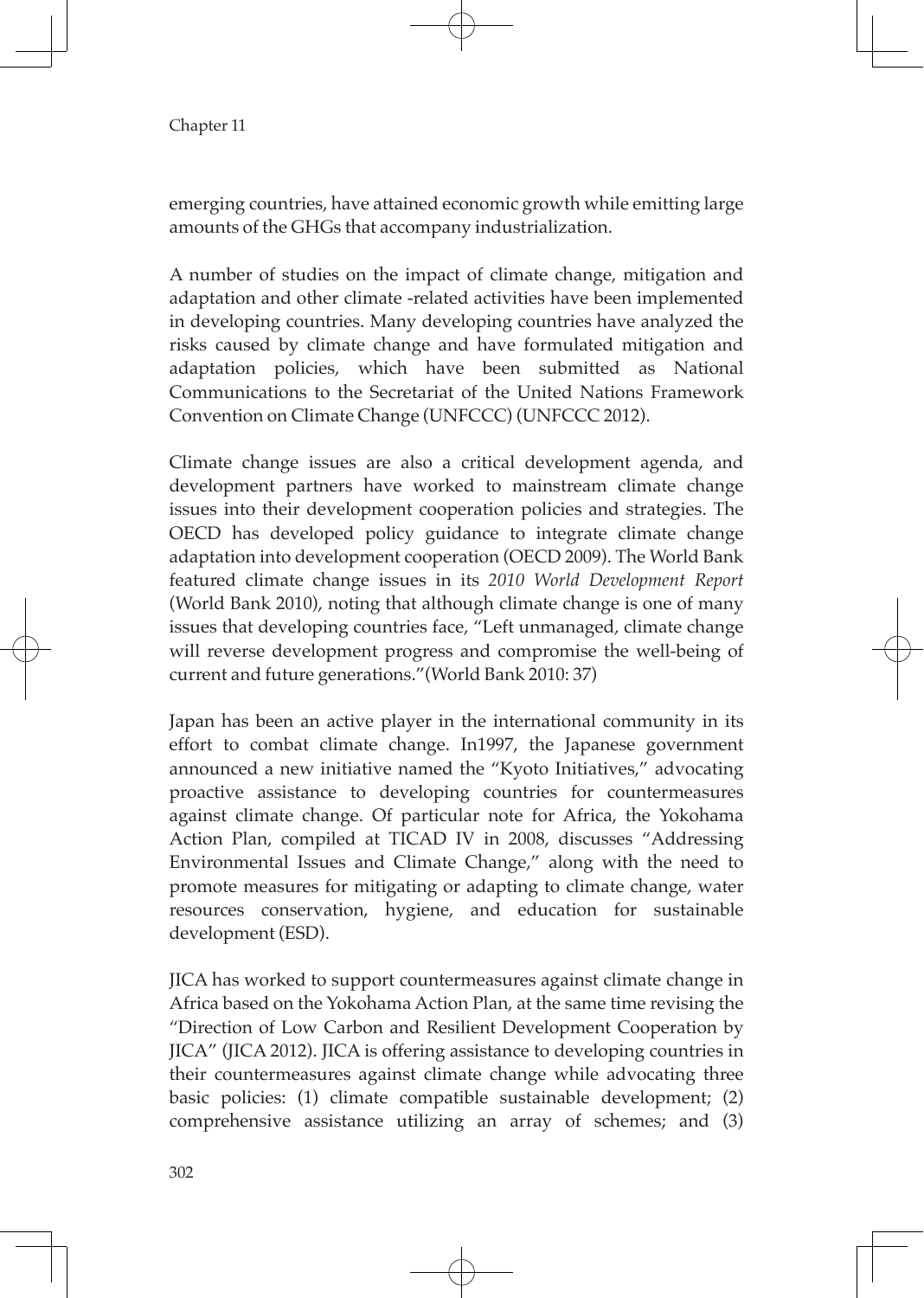collaboration with development and climate partners.

Against this backdrop, this chapter discusses the challenges and the ways to address climate change in Africa. Section 2 gives an overview of the general discussion on the importance of such countermeasures; Section 3 summarizes the effects of climate change in Africa and the situation regarding GHG emissions; Sections 4 through 6 will discuss challenges and opportunities regarding climate change, respectively focusing on mitigation measures (Section 4), adaptation measures (Section 5); and on funding, technologies and market mechanisms related to countermeasures against climate change (Section 6). Finally, Section 7 proposes five recommendations for the direction of international cooperation to be pursued at TICAD V and beyond.

# **2. Dealing with Climate Change**

# **2.1 Impacts of climate change**

Developing countries are highly vulnerable to natural disasters; according to a report by the Intergovernmental Panel on Climate Change (IPCC) published in 2012, over 95% of the people killed in natural disasters between 1970 and 2008 lived in developing countries. They suffer not only in terms of human causalities; the economic losses in developing countries caused by natural disasters between 2001 and 2006 were smaller than losses in developed countries in absolute terms, but were higher in low-income countries as a percentage of GDP (about 0.3%) than they were in advanced countries (below 0.1%) (IPCC 2012). As shown in Section 1, various phenomena caused by climate change will affect to the developing countries severely. Therefore, countermeasures against climate change need to include adaptation alongside with measures to mitigate exposure to the effects of climate change (mitigation). Here, "adaptation" refers to strengthening capacity (adaptive capacity) to reduce the vulnerability of people and natural systems to risks related to climate change.

# **2.2 Mitigation and adaptation**

Mitigation includes introducing renewable energy, promoting energy conservation, reducing the methane gas generated from livestock waste, and increasing  $CO<sub>2</sub>$  sequestration by afforestation, reforestation and forest conservation, and so on. However, these measures must be promoted in such a way that they do not impair the benefits of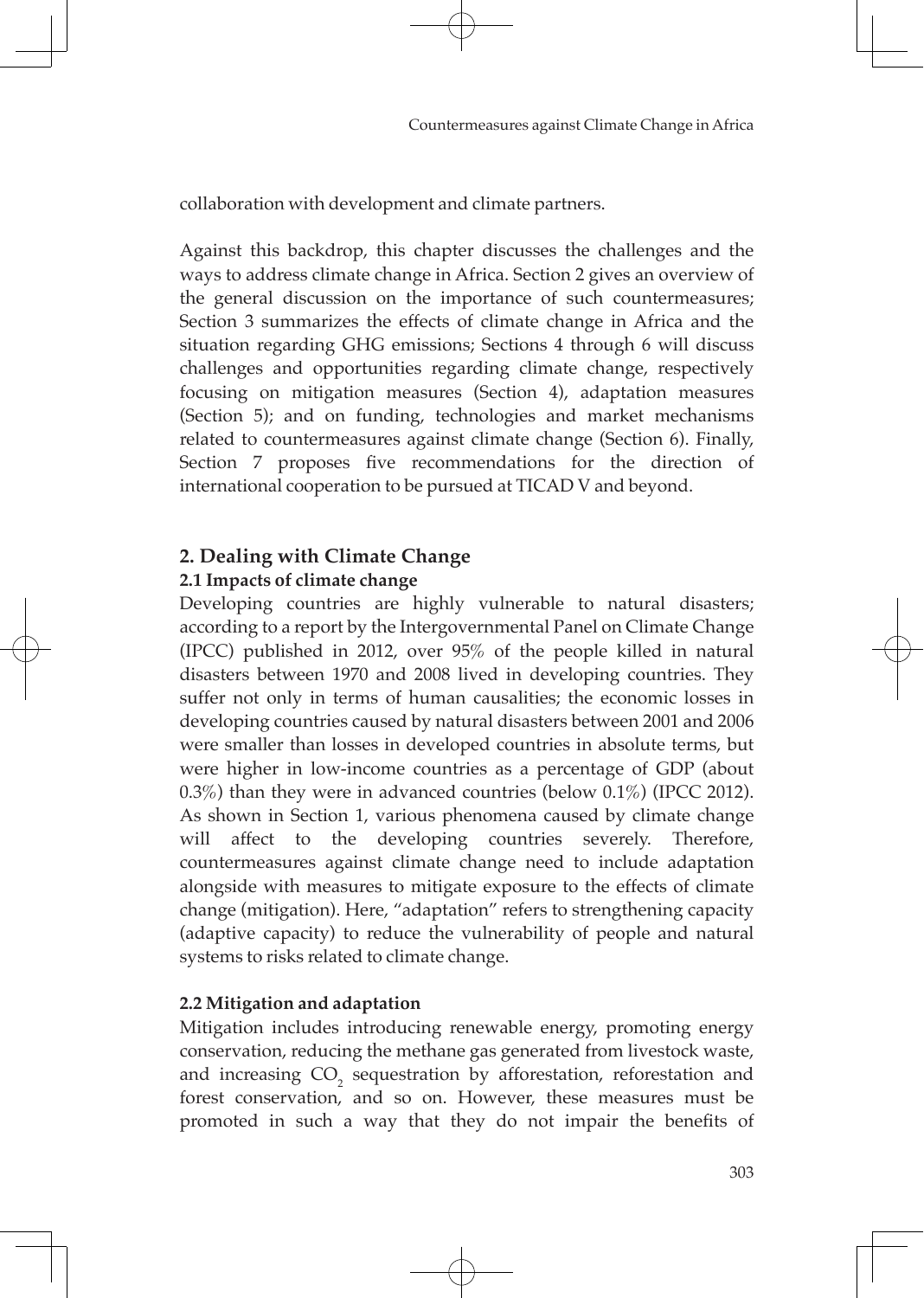development. Therefore, governments need to formulate appropriate plans and strategies to balance both development policies and mitigation policies at the national and sectoral level. In addition, governments also need to establish socioeconomic systems where resources are utilized efficiently and effectively, and to promote development and deployment of low-carbon technologies that allow these plans and strategies to be realized.

Measures to deal with the effects of climate change (adaptation) include strengthening adaptive capacity against the increasing number of meteorological disasters, and infrastructure development to deal with the medium- to long-term impact of climate change. However, the impacts of climate change are influenced by such diverse factors and cannot be fully foreseen. Thus, such adaptation measures need to be considered based on the features of the regions, sectors, and communities concerned, along with nationwide measures. In order to steadily pursue adaptive measures in developing countries, the governments need to formulate National Adaptation Plans (NAPs) and other appropriate strategies and plans at the national and sector level. When formulating these plans, it is desirable to take into consideration the results of scientific analyses, such as impact assessments, backed up by scientific data. However, due to the uncertainty of the impacts of climate change, formulating policies based on a precautionary approach and a "no regrets policy" will be required, in a way that suits the development needs of developing countries.

Furthermore, the governments need to take into consideration the risk of "maladaptation" that exacerbates the vulnerability to climate change, when they design plans and projects. That is, without appropriate measures to avoid maladaptation, the adaptation plan and/or project may make the region (or other region) vulnerable further. Therefore, adaptive measures need to be examined with sufficient caution during implementation in order to prevent maladaptation, after discerning the vulnerability of the targeted strata and how they are affected by climate change.

# **3. Africa and Climate Change**

### **3.1 Greenhouse gas emissions in Africa**

As a region, Africa has among the world's lowest greenhouse gas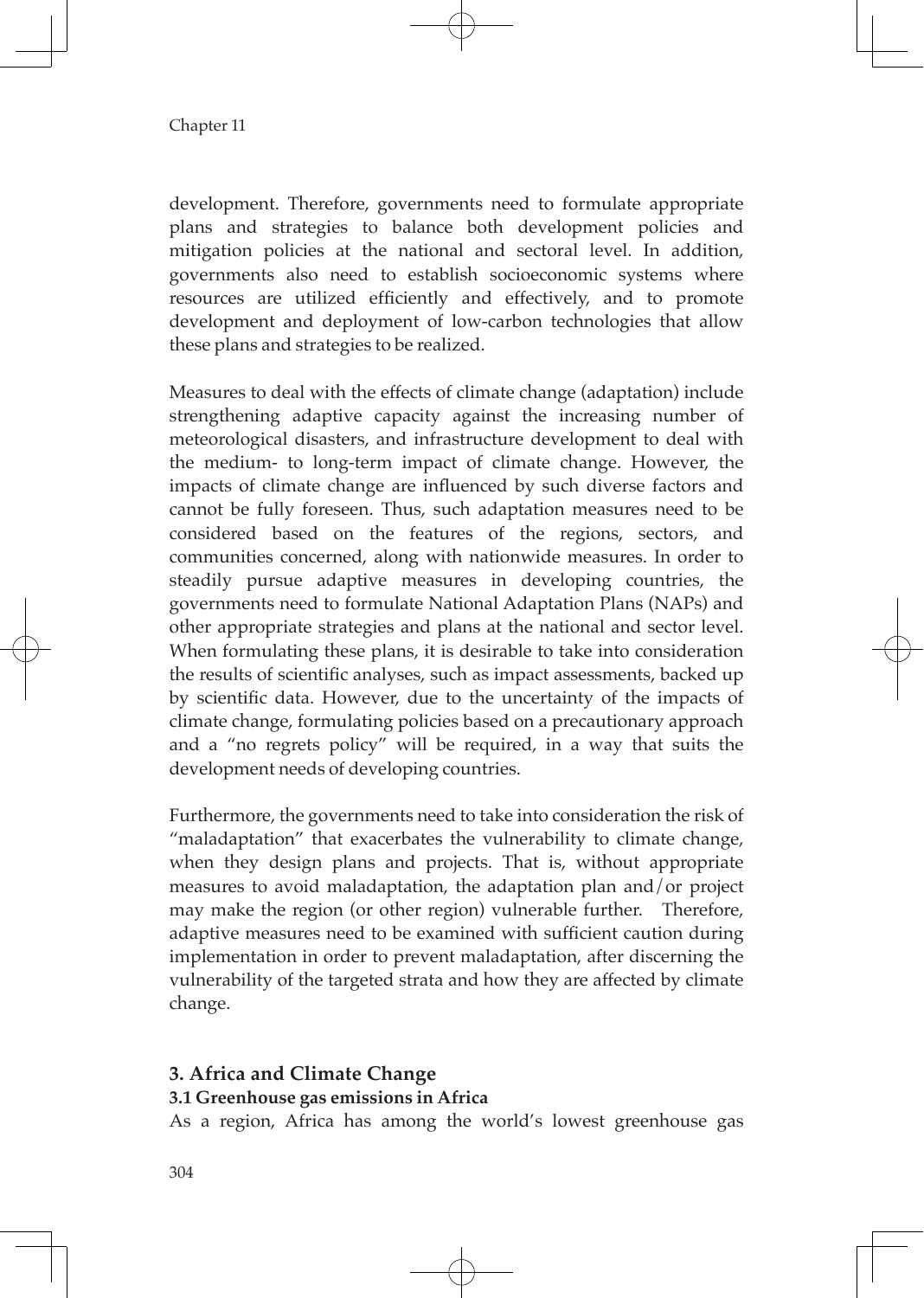(GHGs) emissions and contributes the least to climate change. The percentage of global GHGs emissions emitted in Africa is lower than that of any other region. In 2005, the total GHG emissions from the African region were only 6% of the global total. Moreover, GHG emissions in the African region are 2.56 tons per capita, which is less than half the global average of 5.85 tons per capita (WRI-CAIT 2012).

At individual country level, however, some countries have large emissions. For example, per capita emissions from Equatorial Guinea, the Central African Republic, Libya, Gabon, South Africa, Seychelles, Angola, and Botswana exceed the global average.



**Figure 1.** Africa's Percentage of Global GHG Emissions

WRI-CAIT (2012)





WRI-CAIT (2012)

On the other hand, 585 million people (about three-quarters of the population in Sub-Saharan Africa) cannot access modern energy, and of these people, about 85% live in rural areas and use firewood and other biomass fuels for cooking and so on. Furthermore, about 30 countries suffer from a chronic shortage of electricity.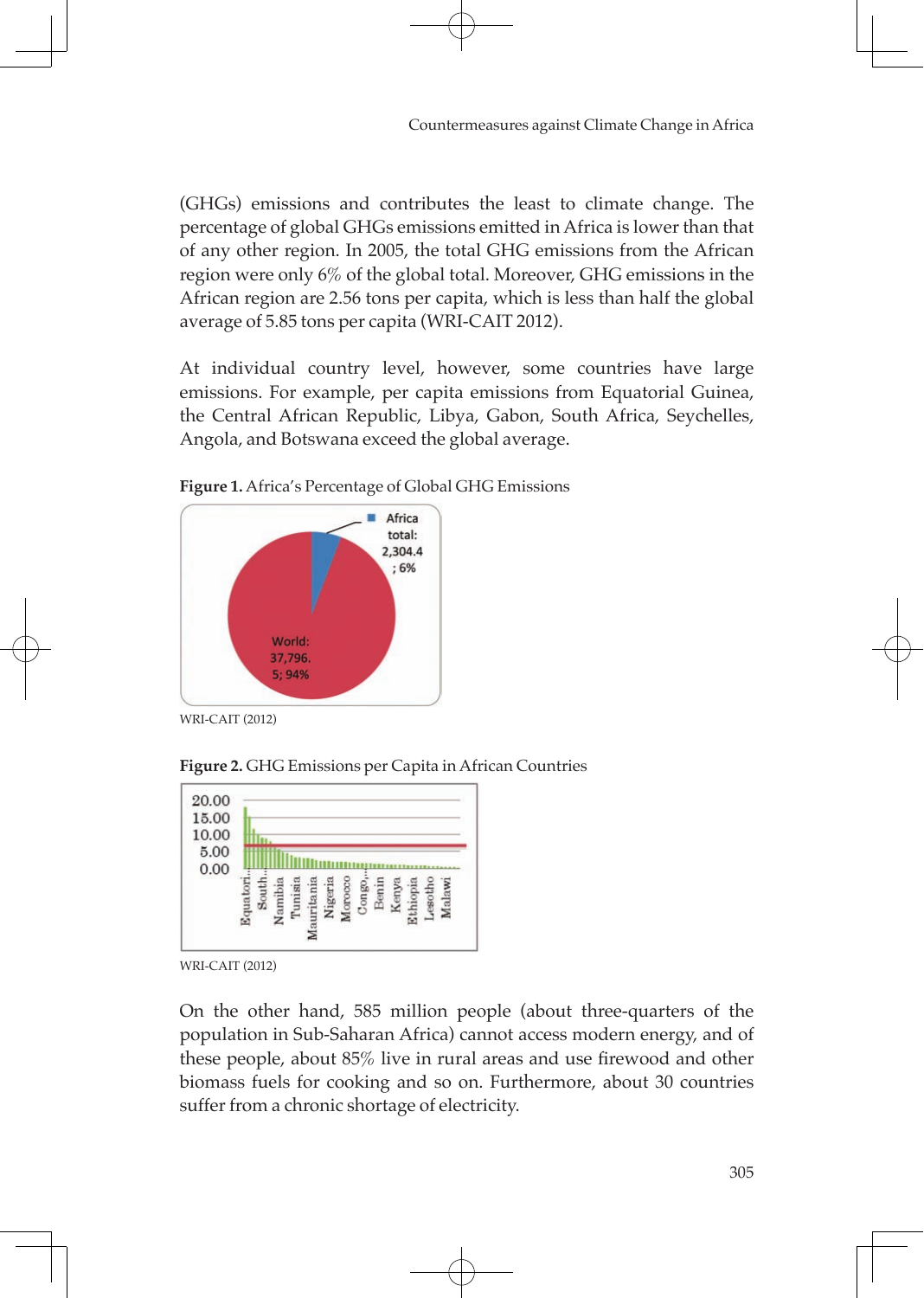However, energy demands are expected to rise due to the rapid economic growth and population increase in recent years. It should be noted that if African countries choose to depend on fossil fuels to meet these energy demands, GHG emissions from Africa will increase significantly (World Bank 2012).

In addition, GHG emissions due to land-use and/or land use change are comparatively high in some countries. Those will be increased by further land-use change from forest to farms to address increasing food demand due to population increase.

### **3.2 Impact of climate change in Africa**

Africa is one of the regions most impacted by climate change. Table 1 summarizes climate change trends in Africa and their future impact. In Africa, the temperature has risen by 0.5ºC compared to 100 years ago, and impacts of El Niño and La Niña phenomena have been aggravated due to global warming. Also, the impact of climate change on incomes is estimated to reach 1.9–2.7% of GDP. In addition, about 75–250 million people will be threatened due to through increased water stress, and additional 80 million people be at risk of malaria.

| <b>Trends</b>                                                                 | Impacts                                                                                                                                         |
|-------------------------------------------------------------------------------|-------------------------------------------------------------------------------------------------------------------------------------------------|
| -Africa is warming: Africa is $0.5^{\circ}$ C                                 | -Increased water stress: 75-250 million                                                                                                         |
| warmer than it was 100 years ago.                                             | more Africans will be at risk of water                                                                                                          |
| Tendency toward greater extremes:                                             | stress by 2025; arid and semi-arid                                                                                                              |
| global warming will exacerbate El                                             | lands are likely to increase by up to                                                                                                           |
| Niño and La Niña effects.                                                     | $8\%$ ; 25-40% of animal species in                                                                                                             |
| -Vulnerability is rising: the income                                          | national parks in sub-Saharan Africa                                                                                                            |
| effects of climate change are                                                 | are likely to be become endangered.                                                                                                             |
| approximately 1.9-2.7% of GDP in                                              | -Food insecurity: parts of the Sahara                                                                                                           |
| Africa.                                                                       | are expected to suffer agricultural                                                                                                             |
| -Uncertainty remains: the precise                                             | losses of up to 7% of GDP.                                                                                                                      |
| effects of climate change on Africa are                                       | -Threats to health: an additional 80                                                                                                            |
| not well understood at the country                                            | million people will be at risk of                                                                                                               |
| level, due to the fact that very few                                          | malaria.                                                                                                                                        |
| countries have their own climate<br>change scenarios and risk<br>assessments. | -Sea level rises: coastal zones,<br>especially in East Africa, will face<br>increased flooding with the<br>adaptation bill reaching 10% of GDP. |

**Table 1.**

Source: Adapted from World Economic Forum (2008).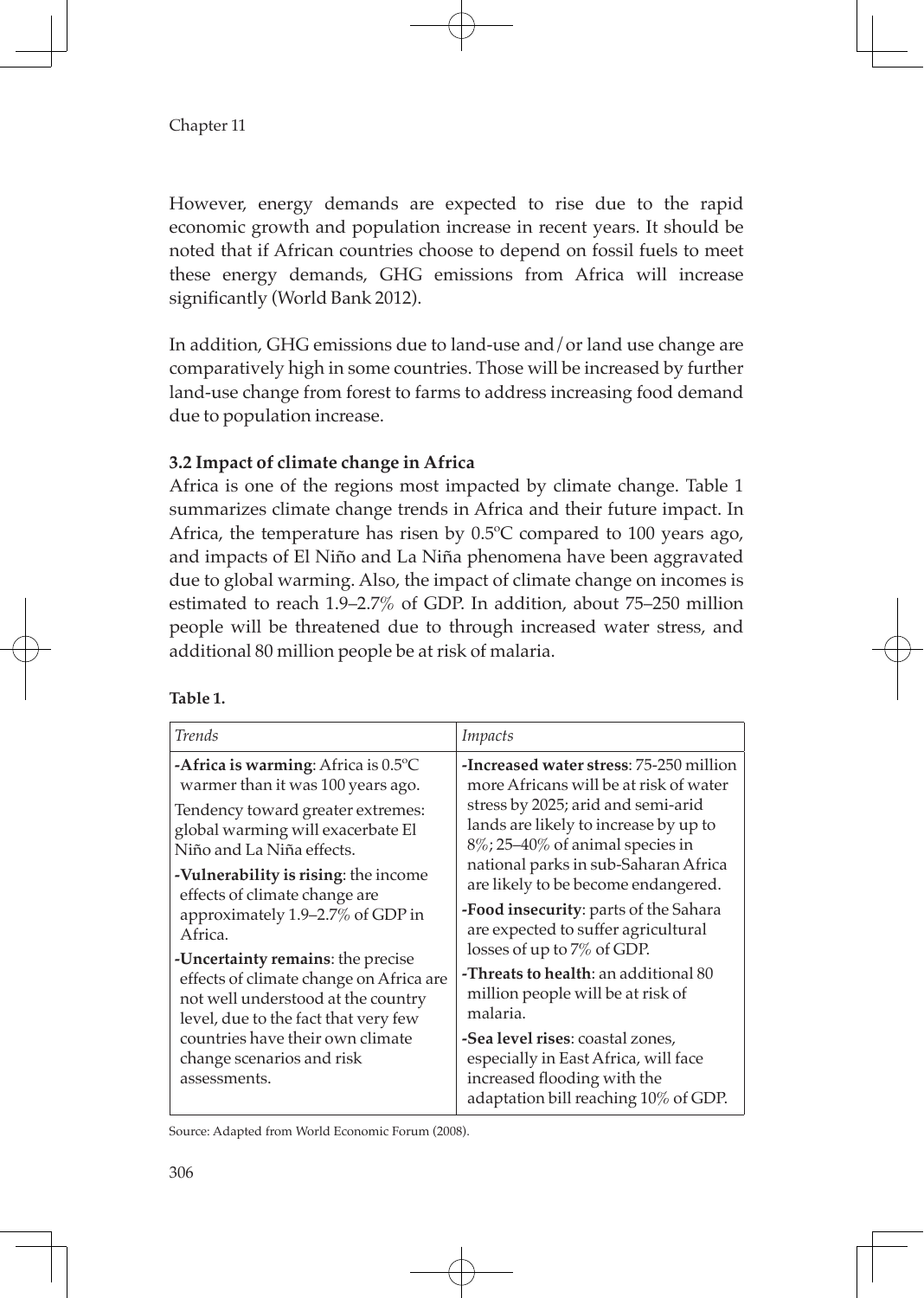Climate change seems to have already begun to take its toll in Africa. In the past several decades, the average rainfall in Sub-Saharan Africa has shown a decreasing trend. Compared to the monthly rainfall between 1951 and 1980, the average amount in the 2000s has decreased by as much as 7 mm. The reduction ratio is 2.5 times that of Asia and more than 10 times that of Latin American and the Caribbean countries. The instability and decrease in rainfall poses a food security threat to Africa, where over 90% of agriculture depends on rainfall (UNDP 2012).

Also, Africa is a region where abnormal temperatures, droughts, wildfires, and other climatic disasters take place at the second highest frequency in the world, after East Asian and the Pacific. Even though other natural disasters such as floods and violent storms occur less frequently here than in other areas, their number has increased at the second highest rate in the world and the affected population has tripled in the past decade (UNDP 2012).

Climate change is believed to aggravate the frequency and intensity of extreme weather phenomena. There are concerns that this in turn could have serious impacts not only on agriculture and water resources, but also on ecological systems and gene resources, as exemplified by the expansion of disease vector habitats and the extinction of plant and animal species (IPCC 2011).

### **4. Mitigation Measures in Africa**

### **4.1 Challenges and opportunities regarding mitigation measures in Africa**

As noted above, Africa contributes the least to ongoing global warming, while advanced countries, as well as China, India, and other emerging countries, have attained economic growth while emitting large amounts of the GHGs that accompany industrialization. In many African countries, where economic development and poverty reduction are the most urgent issues, expectations are high that economic development and poverty reduction will be realized by following the same path toward industrialization as these advanced and emerging countries, while effectively utilizing their own resources in the region. Moreover, there is an urgent need for improved access to energy in view of the fact that three-quarters of the population in the region have not had access to energy and have endured chronic electricity shortages, and also because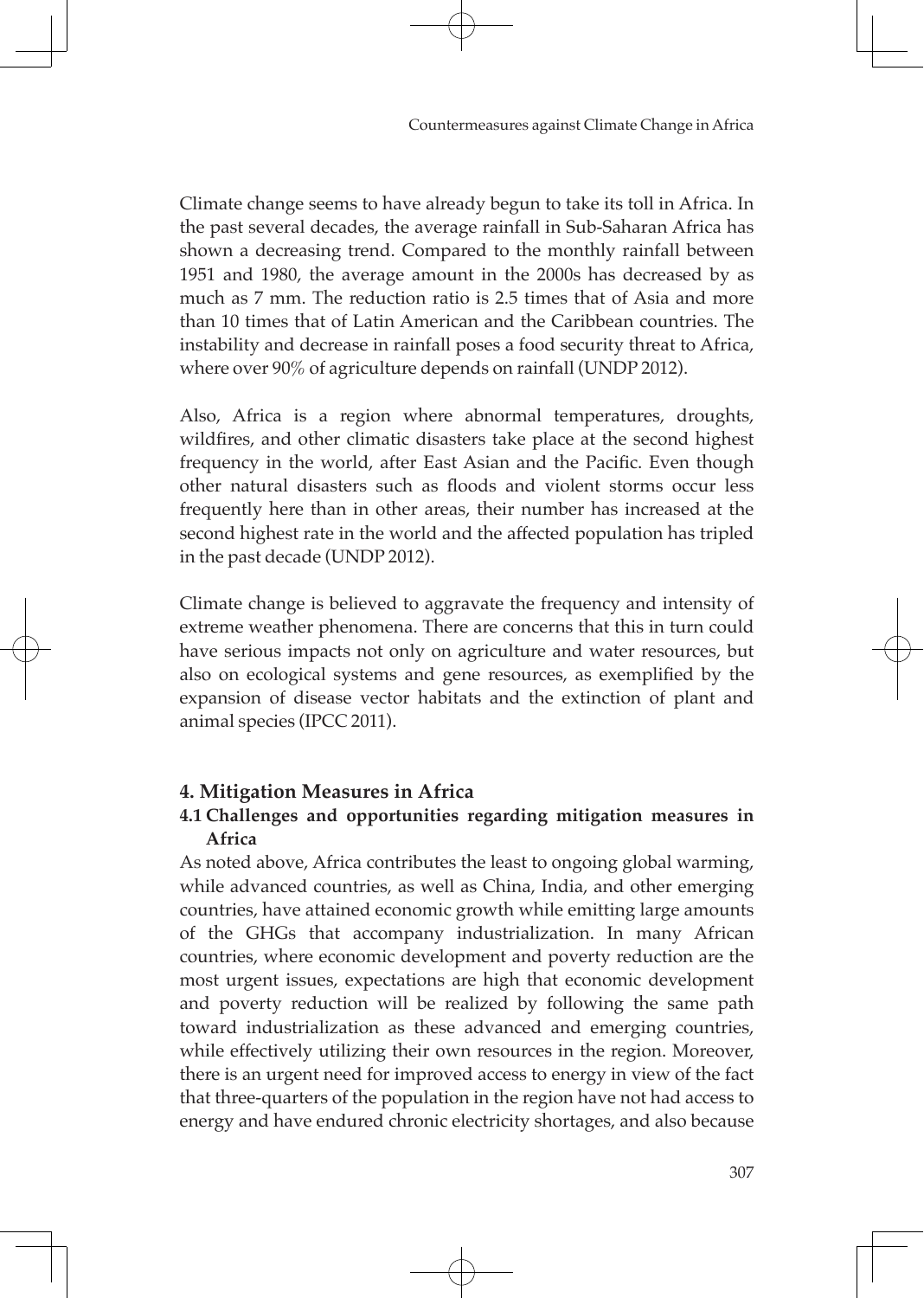energy demands are expected to increase as the economy and population grow.

Thus, although the lack of economic infrastructure development is an important challenge for Africa, this situation may be an opportunity for Africa to move toward greener and more sustainable development, in a manner unlike that adopted by the advanced and emerging countries.

Africa has a potential to develop renewable clean energy. For example, Africa holds 15% of the global hydroelectric power generation potential, but only about 10% of this has been developed (World Bank 2012). Besides hydroelectric power generation, there is also high potential for photovoltaic power, solar thermal power, wind power, geothermal power, and biomass energy. By utilizing these resources effectively, the risks accompanying fluctuations in the international price of crude oil and other fossil fuels may be reduced. In addition, there is a potential for Africa to improve efficiency of energy/resource use by leapfrogging to more efficient technologies and infrastructure.

Africa also has great potential for carbon sequestration and storage. The tropical forests in Africa's Congo Basin constitute the second largest such area in the world. However, these forests have been continuing to shrink and deteriorate due to farmland conversion, excessive logging, forest fires, and other factors. According to the FAO, the global forest area shrank by about 13 million hectares a year on average between 2000 and 2010, which is equivalent to one-third of Japan's national land area. Of this, Africa accounts for 3.4 million hectares (FAO 2010). The need to conserve forests, where these natural resources and carbon are stocked, has increased. The Congo Basin is an effective carbon sequestration and storage resource, and is also high in biodiversity. Congo Basin may be benefitted by Introducing Payment for Ecosystem Services (PES), such as Reducing Emissions from Deforestation and Forest Degradation plus conservation, the sustainable management of forests and enhancement of forest carbon stocks (REDD+), since PES could add new economic value to natural resources which has not yet been appropriately valued.

The sections that follow present a sector-by-sector discussion of the challenges and opportunities related to mitigation measures.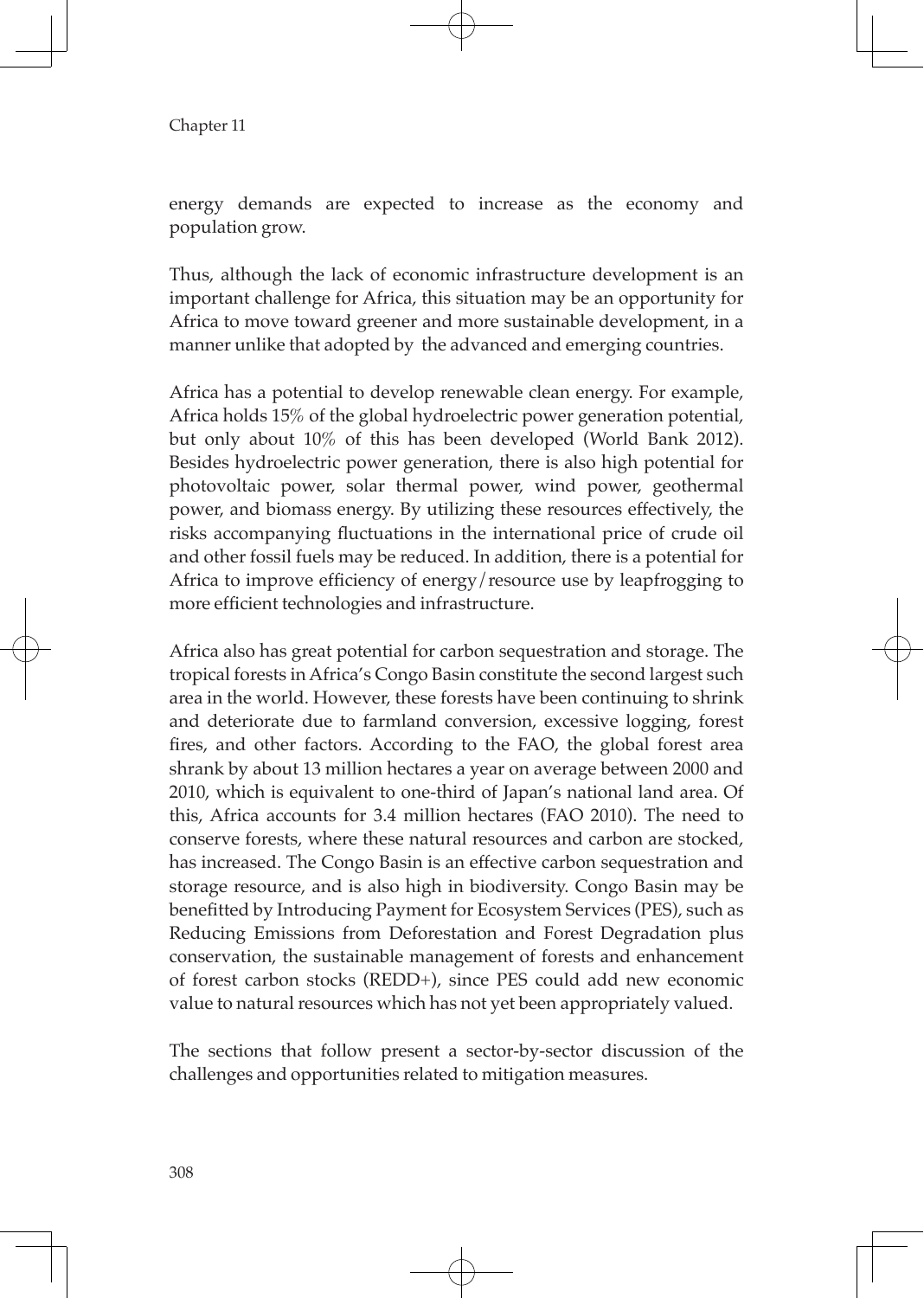### **4.2 Energy sector**

Improving access to energy is important in view of making progress in industrialization, the poverty reduction accompanied by industrial development, and expanding opportunities to access education and medical services. In order to address increasing in energy demands, the governments need to consider stable energy supply while also attending to preventing pollution and conserving the natural environment.

Africa also has abundant potential for renewable energy, as exemplified by the photovoltaic power and solar thermal power that could be obtained from the ample sunlight in the Sahara Desert and surrounding areas, the geothermal energy found mainly in the Great Rift Valley, the copious source of hydroelectric energy found mainly along large international rivers, and the wind power capacity found mainly along the coastal areas. Crude oil and other fossil fuels have also been found in the region. Those resources could help the government to establish a low carbon society, if the government promotes proactive use of renewable energy and the cleaner use of limited fossil fuel resources appropriate to the economic and technology level of each country.

In addition, GHG emissions could be reduced if a more efficient and stable power supply were made possible by developing of efficient power transmission networks and regional power interchange systems based on power pooling. In remote regions, access to energy could be improved by utilizing small-scale power generation by hydroelectric power, solar power, wind power, and biomass power, as well as independent small-scale grids. However, the use of low-carbon energy requires efforts on the user side such as energy conservation in addition to those on the supplier side. Energy users in rural areas need to convert the traditional types of fuel and methods to modern and more thermally efficient methods.

To support African countries' efforts toward increasing their energy efficiency, JICA has assisted in renewable energy projects including wind power generation in Egypt and geothermal power generation in Kenya, research to utilize solar energy in the Sahara Desert, and the development of efficient power transmission and distribution networks in Tanzania and Cameroon, and so on.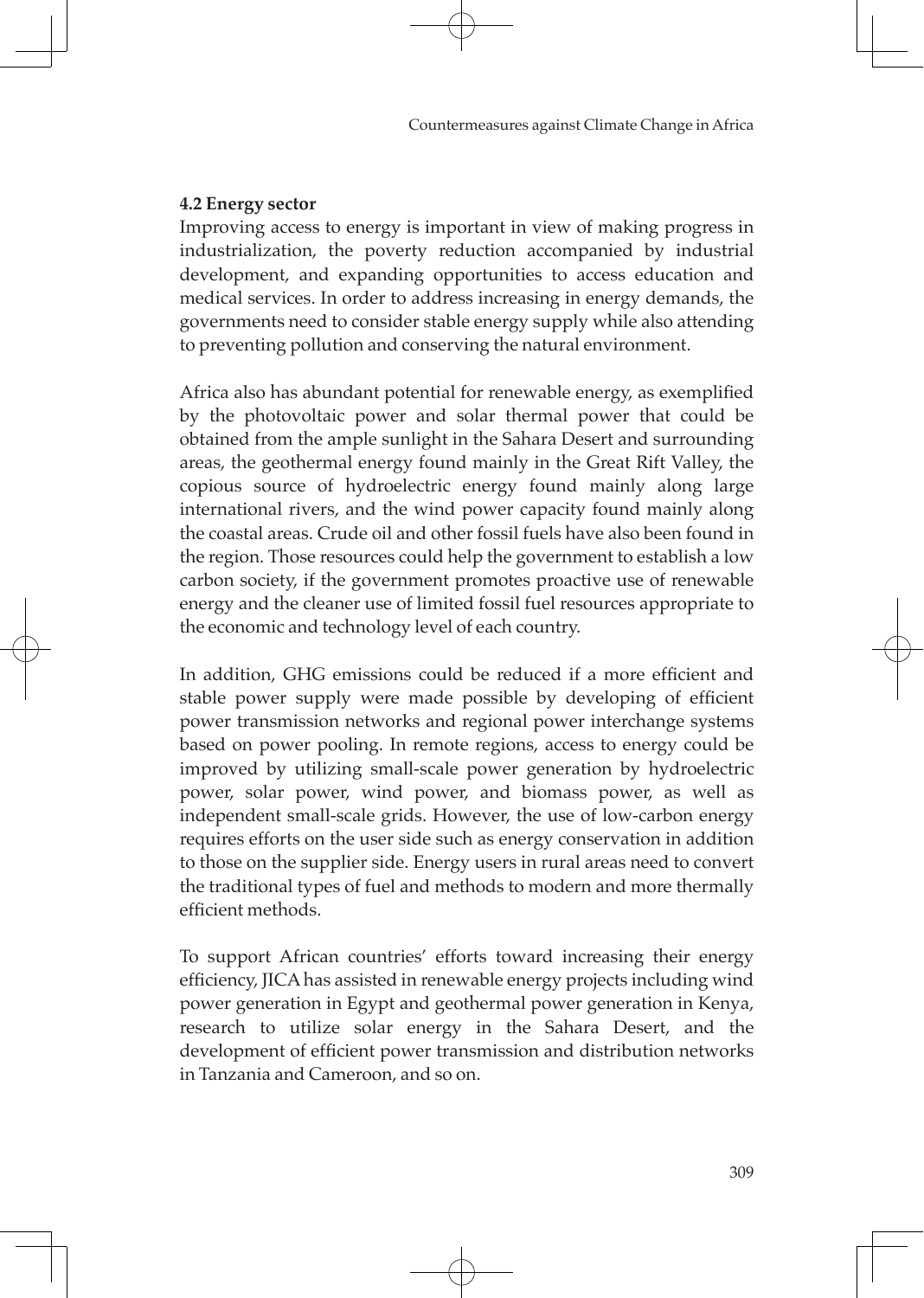### **4.3 Transportation and urban sectors**

Developing the transportation infrastructure is also important to promote economic growth. On the other hand, economic growth could lead to increasing fuel demands and GHG emissions as road transportation demands increase. If the development of high-traffic arterial roads is insufficient, the increased traveling time caused by traffic jams could hinder economic growth and lead to excessive fuel consumption. Also, if the transportation infrastructure is vulnerable to the foreseeable natural disasters due to climate change, the transport of necessary goods could be impaired in times of disaster, and economic activities could be impeded until recovery is achieved. Therefore, the introduction of low-carbon transportation systems that have sufficient resilience to withstand disasters need to be considered when examining transportation system development.

JICA has assisted African countries in transport infrastructure in various ways: one typical example is the development of arterial roads such as the Nacala Corridor of Mozambique; another is logistics improvement by developing one stop border posts to reduce congestion at borders.

Urbanization has progressed rapidly in major urban areas. Urban plans should be revised by reallocating urban functions more efficiently, according to the development stage of the city, and in the medium- to long-term, disasters-resilient low-carbon urban development should be attempted. As such medium- to long-term projects, the introduction of railroads and Bus Rapid Transit (BRT) systems may be possible options mainly in large- and medium-scale cities.

### **4.4 Forest management**

As discussed above, Africa has an abundance of diverse forest resources, as exemplified by the Congo basin, which is the world's second largest area of tropical forests. Forest conservation is important for increasing the water-retention capacity of the soil and mitigating the scale and frequency of natural disasters, in addition to retaining a resource for absorbing GHGs. In other words, forest conservation is expected to have both mitigating and adaptive effects. On the other hand, Africa has one of the highest percentages of forest reduction in the world. The percentage of forest coverage in the Sub-Saharan region fell from 31.2% in 1990 to 28.1% by 2010. This reduction is attributed to the excessive exploitation of forest resources caused by population growth, the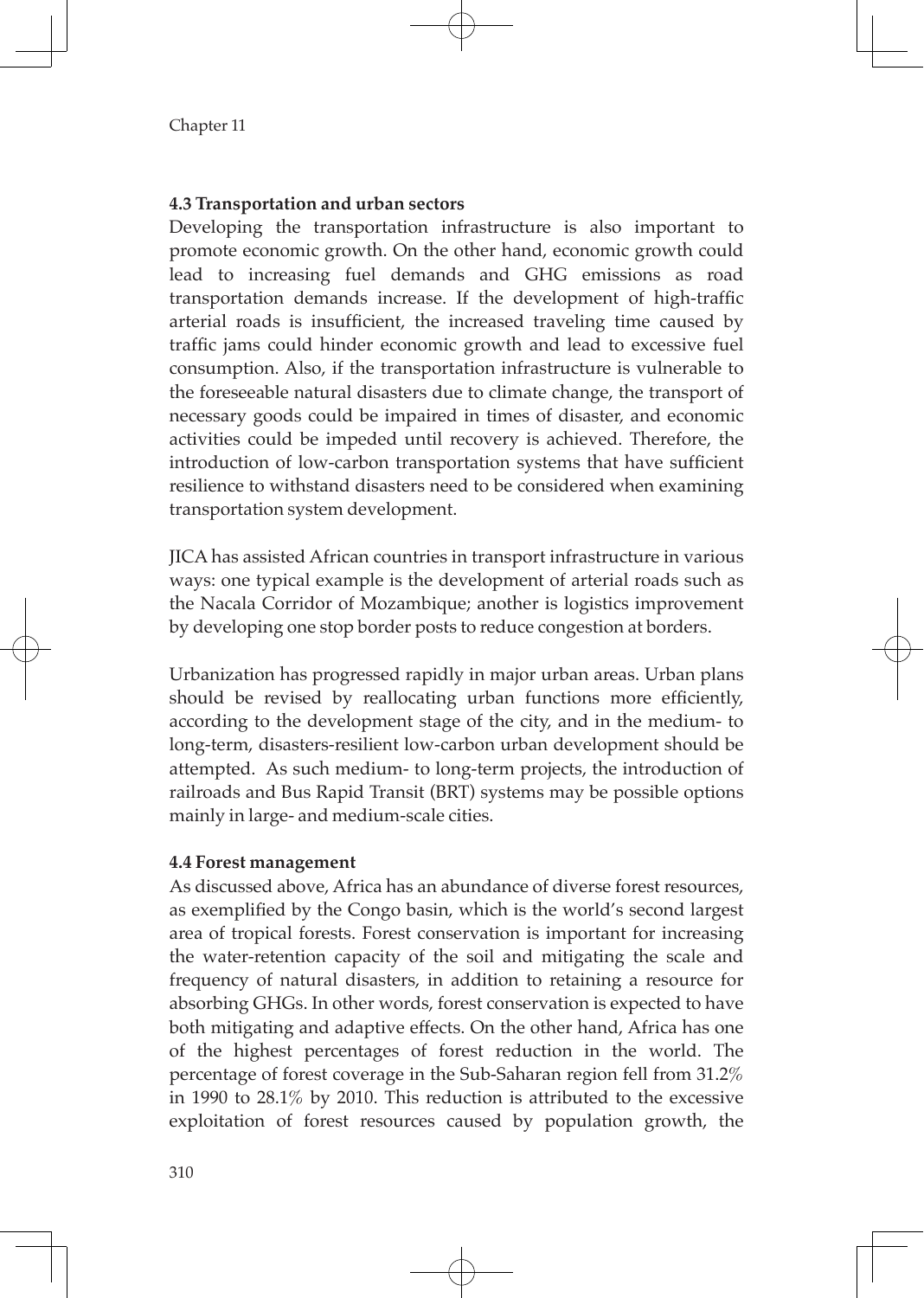accompanying fulfillment of basic needs, and economic development, as well as the conversion of forests to other uses (AUC et al. 2012).

Mitigation measures with the aim of reducing GHGs by curbing forest reduction in developing countries were on the agenda for the first time at the 11th meeting of member countries to the United Nations Framework Convention on Climate Change (UNFCCC) (COP11). Subsequently, Reduced Emissions from Deforestation and forest Degradation (REDD) was officially adopted as one of the topics for consideration under the Bali Action Plan at COP13, and it was decided in the Copenhagen accord at COP15 to pursue the development of a REDD+ framework.

The introduction of Payments for Ecosystem Services, such as carbon sequestration and storage by forest resources (REDD+), is expected to provide an incentive for forest conservation in the Congo basin and other places where forest destruction is underway.<sup>1</sup>

In forest conservation, it is important for the policy makers and project developers to consider residents who depend on forest resources for their livelihoods. It is also important for the government to steadily promote the sustainable use of forest resources in a way that contributes to sustainable forest management, poverty reduction, and regional development. Communities that depend on forests for their subsistence have sometimes used appropriate forest conservation techniques as part of their regional traditions. These indigenous technologies could also be used for effective forest conservation. Also, for reviving deteriorated forests, sustainable forest management needs to be promoted by trading sustainably produced lumber, along with planting and replanting trees in Africa and other areas.

# **5. Adaptation Plans in Africa**

### **5.1 Challenges and opportunities for adaptation plans in Africa**

There is growing concern for Africa about extreme weather, such as the historical drought in the Horn of Africa in 2011, and on food security. Even if a significant reduction in  $\mathrm{CO}_2$  is realized globally, it will still take a long time for GHG concentrations in the atmosphere and the climate system to stabilize, and the adverse effects from future climate change

<sup>1.</sup> JICA has assisted in forest conservation programs in the Congo Basin, Gabon, Ghana, Malawi, and other countries.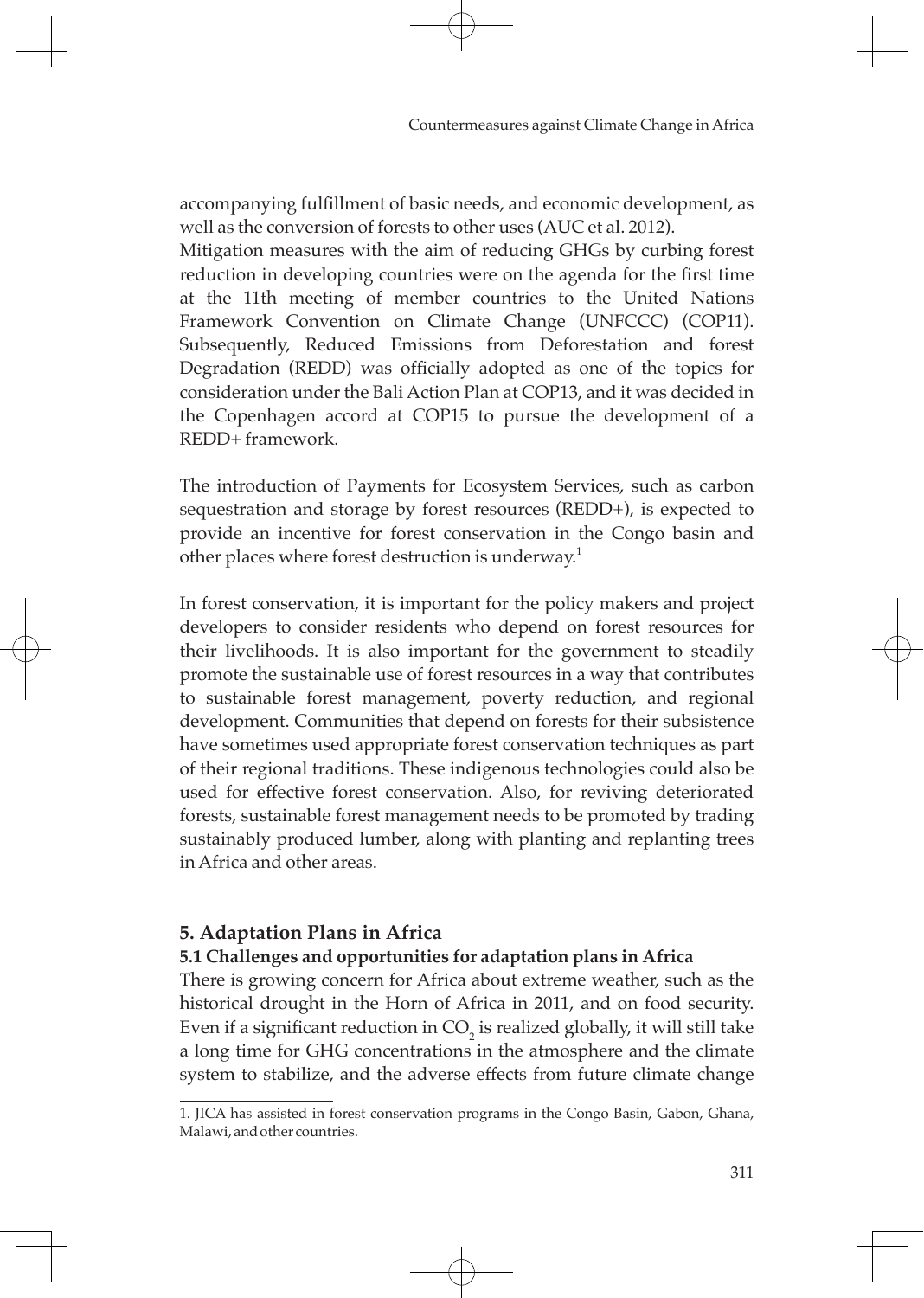could expand. Especially in Africa, where many of the poor live in rural areas and depend on natural resources for their livelihoods, including rain-fed farming, the impact of climate change is a huge threat to achieving inclusive development, since poor people will mainly be affected by the impact of climate change Water resources are not just used for drinking water and cultivating food for subsistence, but also for many other uses, including for power generation and as industrial water. In addition, in urban areas, due to rapid urbanization and population increases, improvements in urban infrastructure such as water supply, sewerage and drainage systems have been delayed, and measures to combat floods are also urgently required. From this viewpoint, it is necessary for the governments to consider appropriate water resource management including management of forest as source of water, improvements in food productivity, improvements in water supply and sewerage systems, and the appropriate reuse of water resources as cross-sectoral theme.

Another threat to development posed by climate change is loss of developmental dividend due to the increase in natural disasters. The higher frequency of natural disasters and their increased intensity may lead to a loss in the human, social, and natural capital that has been amassed thus far, and could wipe out all the efforts to reduce poverty that have been made to date. This makes efforts to prevent disasters and reduce their impacts essential to securing the benefits of development..

Furthermore, responses to future climate must be considered with regard to existing infrastructure as well as in the creation of new infrastructure. For example, an irrigation facility would require the installation of water-saving equipment so as to withstand the adverse effects of changes in precipitation brought by climate change. For developing countries to create a society and economy capable of withstanding the effects of medium- to long-term climate change, the establishment of climate-proof infrastructure will be required.

In many cases, water resource management and disaster prevention will require a cross-border response. Especially in Africa, with its many international rivers, cooperation among watershed nations is important. Since this is an area where benefits are maximized through cooperation as opposed to through settlement by disputes, a policy dialogue among countries and the formation of cooperative groups involving various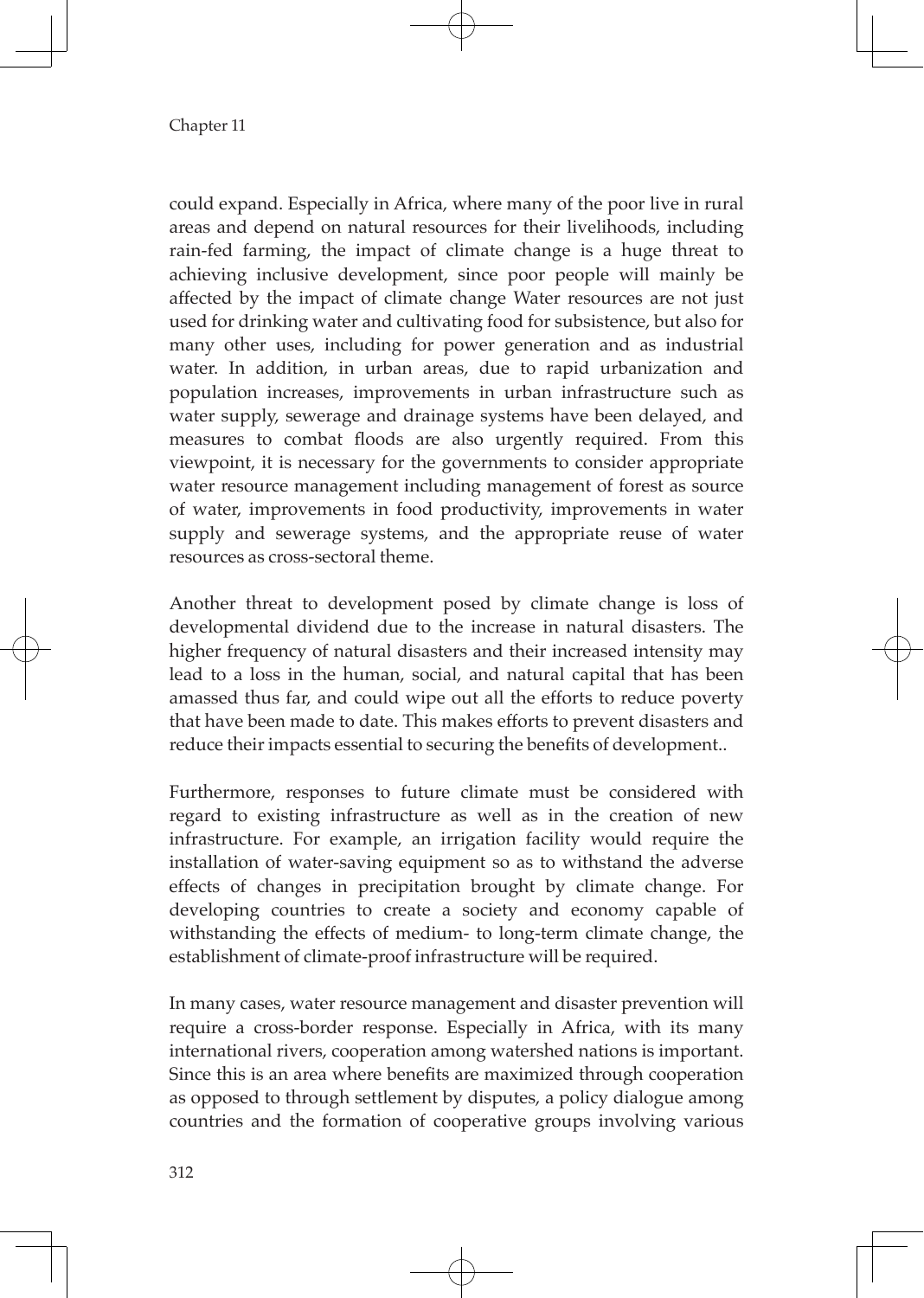stakeholders, such as private enterprises, citizen organizations, and communities, could maximize benefits, as well as accelerate regional unification, which in turn could lead to expanding markets and new business opportunities (AfDB 2012).

To tackle those challenges and to take an advantage of opportunities, African countries need to improve climate information for informed decision making, tailored solutions including development of early warning system, seasonal forecasts and regional level climate change projections.

The sections that follow will discuss, sector-wise, the challenges and opportunities concerning response measures.

### **5.2 Agricultural sector**

Being dependent on rainwater and lacking adequate distribution systems, Africa has traditionally been very vulnerable to shocks such as droughts and floods. For example, between 2010 and 2011, the Horn of Africa region suffered a severe drought, and more than 10 million people faced a serious food crisis. While the region has periodically suffered severe damage in the past, in recent years the rainwater cycle has become more irregular, and the amount of actual precipitation is falling.

Agriculture is a source of wealth and poverty reduction in Africa, as discussed in Chapter 2. Indeed, the share of employment in agriculture is 65% in the region, and still constitutes a large 32% share of GDP, onethird of the economic development factor (World Bank 2008). In the past, Africa increased production by expanding its cultivated acreage; however, cultivated acreage per capita has been declining due to demographic pressure, and, coupled with stagnant land productivity, this has resulted in a drop in grain production per capita.

Economic growth and strong demographic pressure have caused food consumption needs to expand rapidly, worsening the domestic supply and demand balance and increasing its dependency on food imports. In other words, Africa is highly vulnerable to external conditions such as a sharp increase in international food prices and bad weather accompanied by climate changes.

Although improvements in agricultural productivity are urgently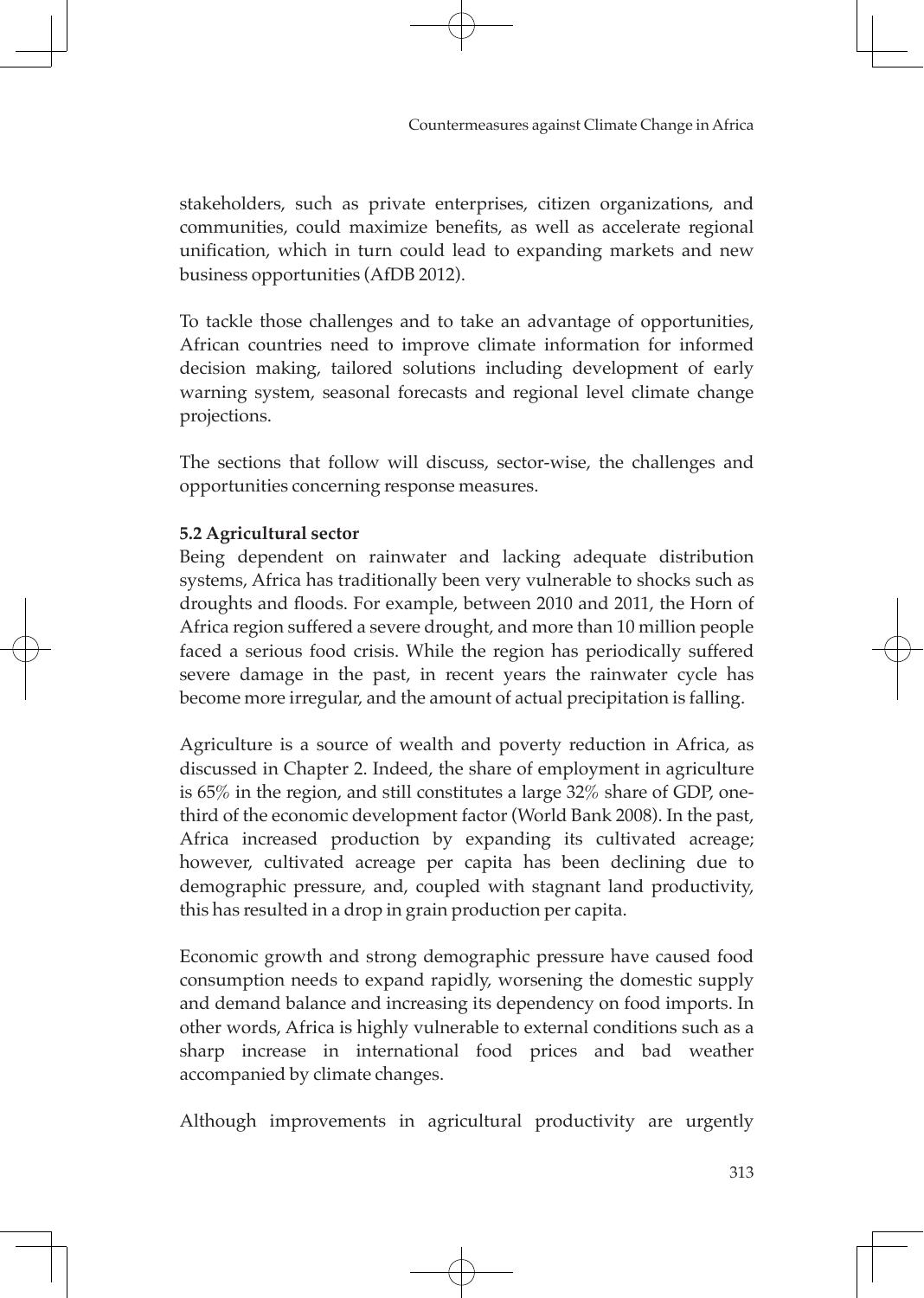required in Africa, improving productivity alone will not necessarily make the region less vulnerable or more resilient. Further measures should be considered for the government and farmers; for example, agricultural infrastructure development such as irrigation facilities to help farmers adapt to climate change, development of crop and cultivation methods, and the introduction of agricultural techniques adaptive to climate change. JICA is helping to improve the cultivation system to respond to the droughts and floods caused by climate change.

The private sector will play an important role in assisting local farmers to improve their productivity and enhancing the commercial values of the products through their investment and technology transfer, making their agricultural product competitive in the market. Particularly, foreign agricultural investments are needed in strengthening the production capacity of developing countries, and it is important for the governments to continue promoting this.<sup>2</sup> On the other hand, if plans are poorly structured and implemented, international agricultural investment could have unintended negative effects on the political stability of the recipient nation, as well as on its social cohesion, human security, sustainable food production, food safety on a household level, and environmental protection. It may also lead to local residents losing access to resources they depend on. Furthermore, land transactions are a very sensitive issue. In Africa, where laws and regulations concerning land use are not well established and where communal land use is a traditional norm, international land transactions can trigger a serious, emotionally charged backlash. At the L'Aquila Summit in 2009, the G8 nations highlighted the Promotion of Responsible Agricultural Investment, a comprehensive approach to promoting global agricultural development through increased investment while mitigating the negative effects of international agricultural investment. In September 2009, the "Principles of Responsible Agricultural Investment that Respects Rights, Livelihoods, and Resources,"<sup>3</sup> consisting of seven principles, were announced.<sup>4</sup> The expectation is that through agricultural investments conducted in line with these principles, agricultural infrastructure will be developed and technology to improve agricultural productivity by sustainable methods will be introduced

<sup>2.</sup> See Chapter 4 of this volume for more detailed discussion on investments in agriculture.

<sup>3.</sup> http://www.mofa.go.jp/mofaj/gaiko/food\_security/pdfs/besshi3.pdf

<sup>4.</sup> Refer to the Knowledge Exchange Platform for Responsible Agricultural Investment (RAI), https://www.responsibleagroinvestment.org/rai/.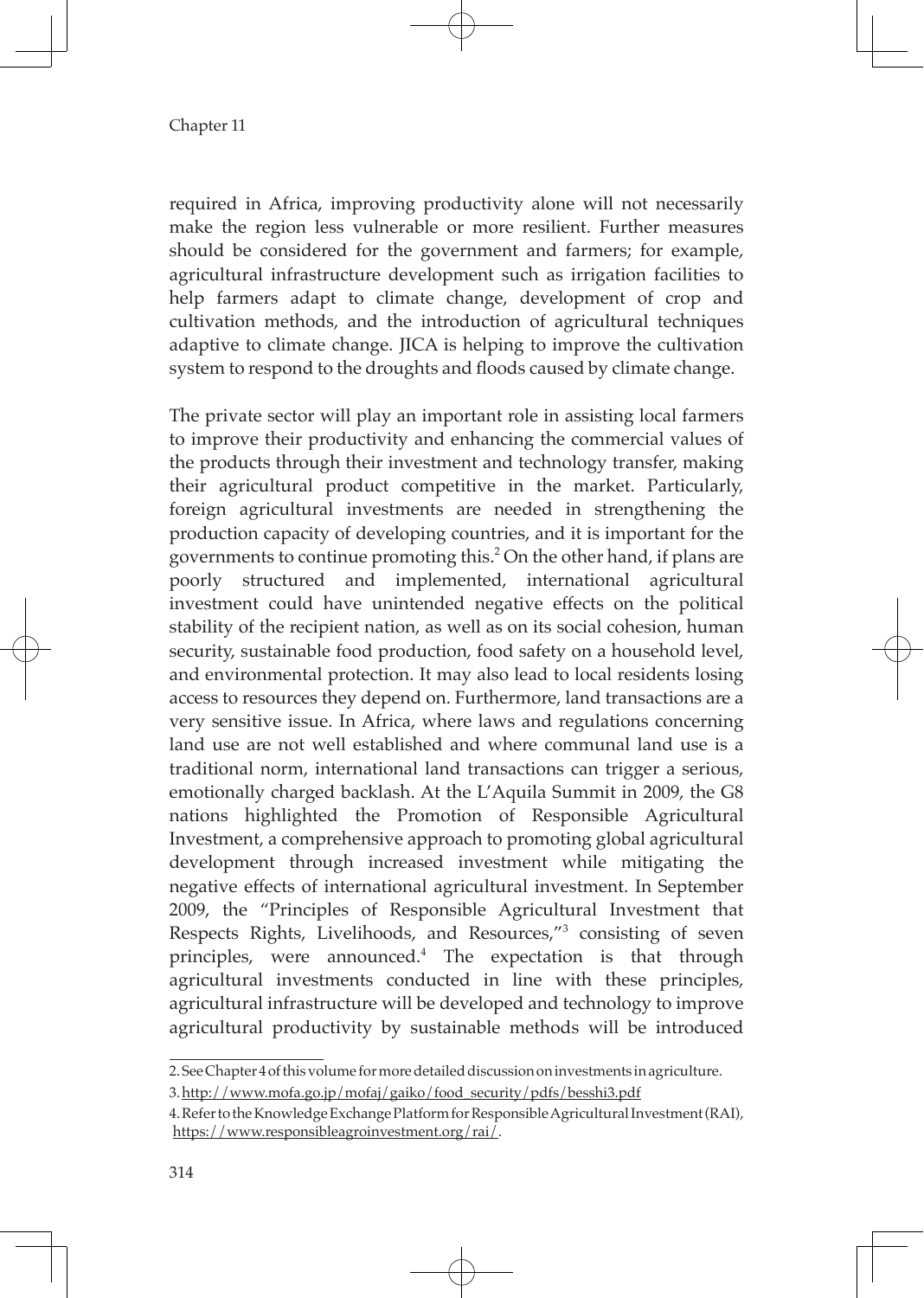(refer to Chapter 3).

Since the agricultural sector is the most vulnerable to climate change, another idea would be to establish a structure to cover losses from climate aberrations, such as a climate index insurance policy.

### **5.3 Disaster prevention and reduction**

In recent years, many African countries have been hit by large-scale natural disasters, such as floods, droughts, coastal erosion, and mudslides. With the increasing frequency of natural disasters, the risks they pose and their influence on social and economic development are also rising. However, their effects are varied, and a case-by-case response is required. At the UN World Conference on Disaster Prevention in 2005, the Hyogo Framework for Action was adopted as an international framework for disaster prevention. In accordance with the Hyogo Framework for Action, it is important for the governments to establish disaster prevention plans in line with the priority that each country places on them.

To respond to large-scale disasters accompanying future climate change, meteorological and climate observation capabilities must be improved, and an early warning and evacuation system structure constructed on the bases of an accurate meteorological and climate change forecasting system. In addition, there is a need to improve climate change risk management capabilities in infrastructure development at a sector level, such as agricultural development, water resources management, and traffic, to mainstream disaster prevention and the rapid recovery from disasters.

In addition to conducting disaster prevention training in African countries, JICA is cooperating in programs to enhance response capabilities in countries including Benin, Cape Verde, Cote d'Ivoire, and Lesotho, helping to increase their resistance to natural disasters.

Hosono (2012) points out that there are three kinds of gaps between the capabilities required for disaster prevention and the actual levels of such capabilities, which are (1) the level required for addressing expected impact of disaster (a disaster scenario), (2) the level required for a level exceeding a disaster scenario, and (3) the level required to respond to long-term changes. To close these gaps, there are cases in which the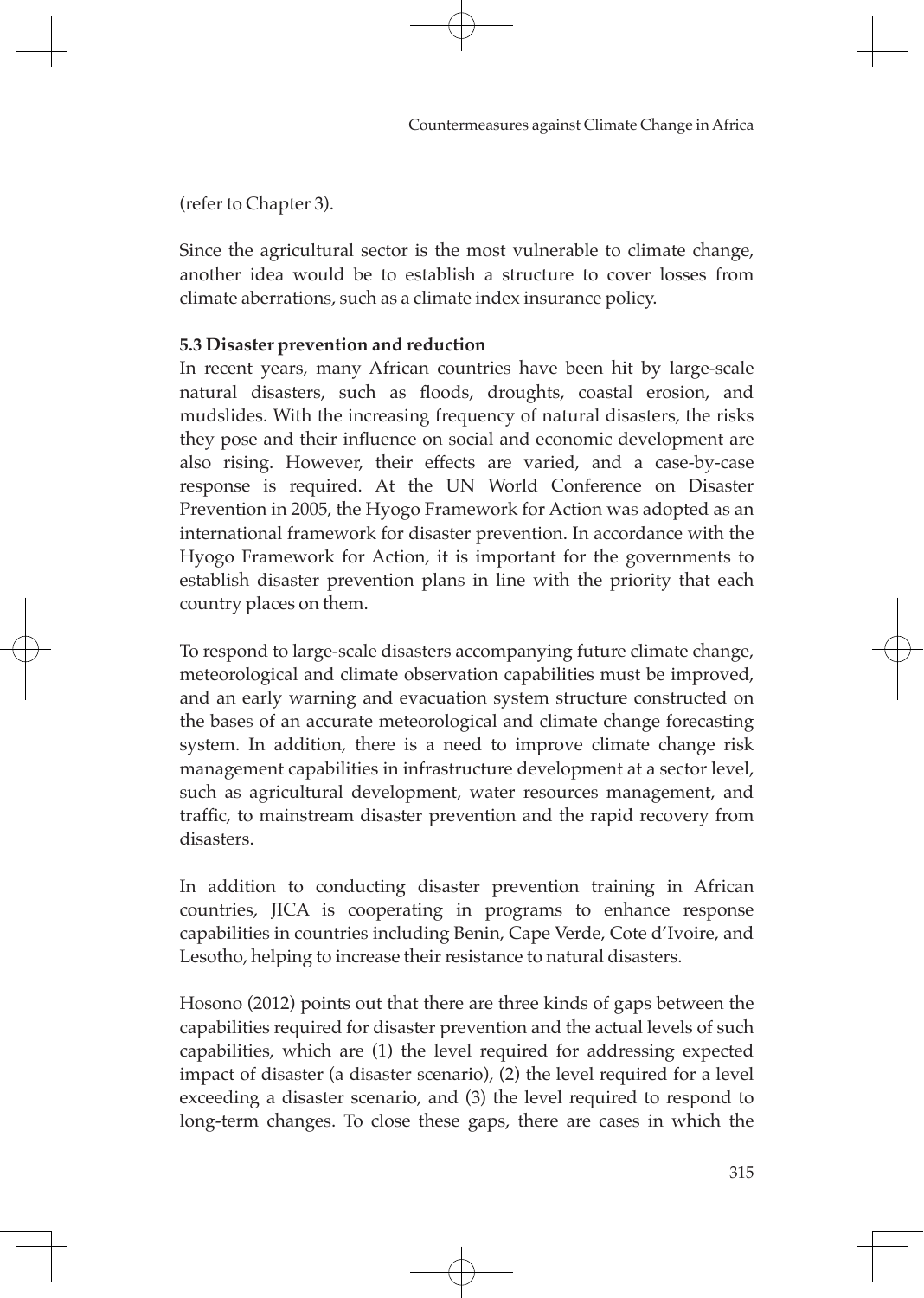traditional techniques handed down in the community or the technologies used in other developing countries are more favorable than the latest technology. In such cases, cooperation through South-South cooperation or triangular cooperation may be effective.

To respond to a temporary shortage of funds in case a massive disaster occurs, systems such as standby-type loans and insurance could be utilized as safety nets.

### **5.4 Water resources management**

Water resources are an important component in almost all development sectors. Among others, water demand is expected to increase due to the expansion of agricultural and industrial production and the energy sector as well as increasing demand of safe water supply for human lives, while the changes in precipitation accompanying climate change, and the decreased water retention capability due to the reduction of forest resources are all likely to cause an unstable water supplies. Africa has not been able to fully develop the potential of its rich renewable water resources (UNECA et al. 2011). Therefore, developing these potential renewable water resources and appropriately managing water resources are important issues for Africa.

Africa has a number of international rivers like the Nile and the Congo, and approximately three-quarters of its surface water resources, estimated at 4.6 trillion cubic meters annually, are concentrated in eight major international rivers (World Bank 2009). This makes it essential to conduct cross-border water resource management and to establish master plans and enhance governance to conduct optimal Integrated Water Resource Management (IWRM) for each watershed, which would include the appropriate development of surface and ground water and the purification and recycling of industrial and living discharge water. Africa has established an Africa Water Vision for 2025, which aims to provide an environment in which all people will have equal access to water resources, be able to use these for power generation and agriculture, create an enabling environment for IWRM, and integrate regions based on watersheds (UNECA et al. 2011).

Reservoirs can be an effective response to an unstable water supply (World Bank 2009). However, a safe water supply will have a different meaning for urban and rural areas. In urban areas, improvements in the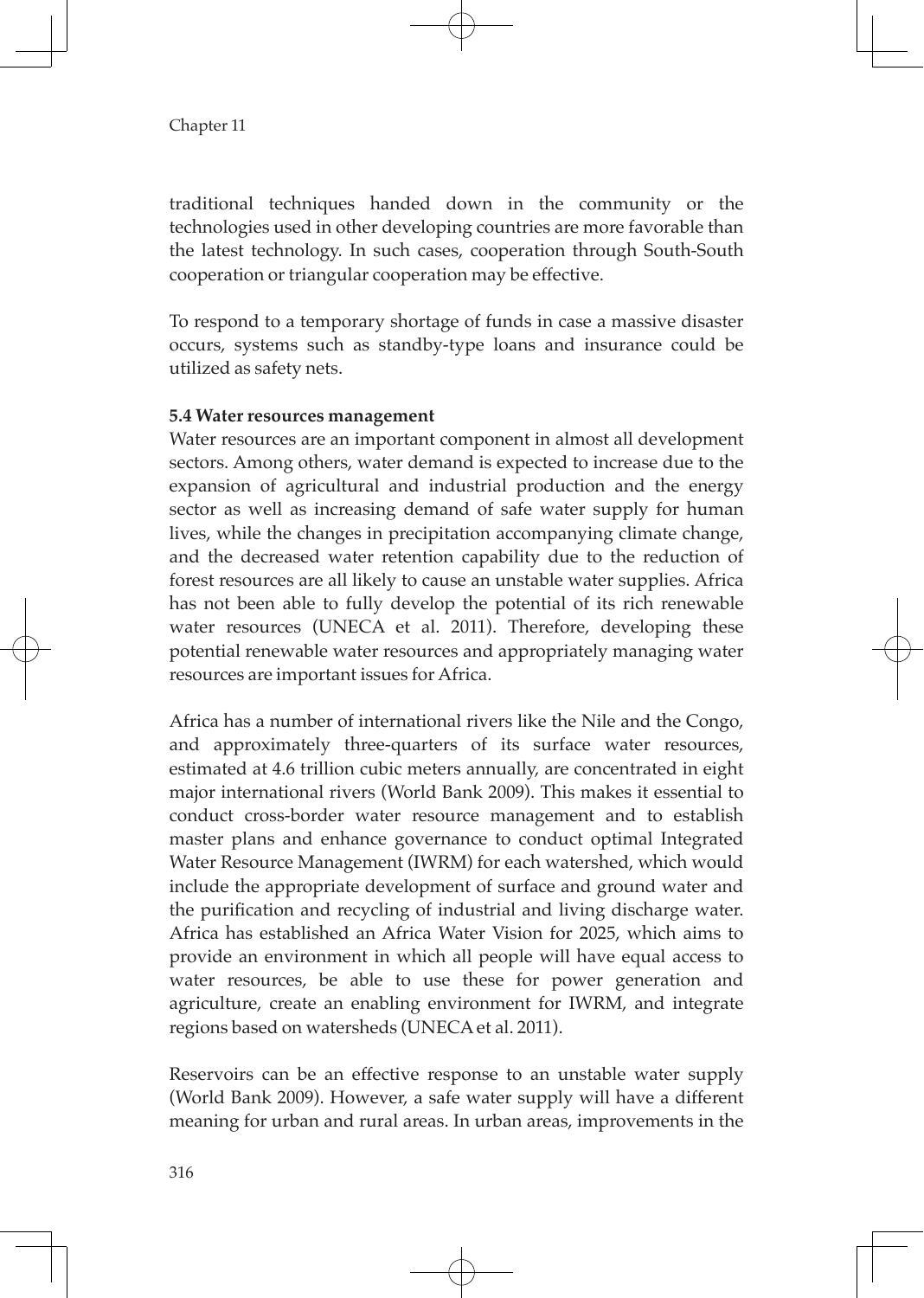water supply system will be required to deal with the increase in population caused by the inflow of people into the areas. On the other hand, since many people lack access to safe water in rural areas, one urgent issue for the governments is to establish in these communities a system and infrastructure for a stable supply of safe water. JICA is currently assisting rural water supply projects in Djibouti and Ethiopia.

# **6. The Funding, Technology, and Market Mechanisms Associated with Climate Change Measures**

The demand for funds to implement these measures is huge. As discussed in Chapter 7, there is a high demand for funds for infrastructure improvement in Africa. AFD-WB 2009 calculated the infrastructure funding needs for 2006–2015 to be US\$93.3 billion, and the financial gap between this amount and that already expended to be US\$48.0 billion. Of this, the funding gap, excluding the efficiency gap (US\$17.0 billion), was calculated at US\$31.0 billion (AFD-WB 2009). According to an estimate by the AfDB 2011, the funding needs accompanying climate change measures will be around US\$9–12 billion annually, if Africa is to take the low-carbon development route, and the incremental cost if appropriate measures are not taken now is estimated to be around US\$13–19 billion (AfDB 2011).

At COP16, the Cancun Agreement was established (UNFCCC 2010), which clearly stated that in the three years between 2010 and 2012, developed countries would provide funding aid of almost US\$30 billion to developing countries in the area of climate change ("fast-start" finance). It also agreed to establish a Green Climate Fund that would make US\$100 billion in funds available annually by 2020 (long-term funds).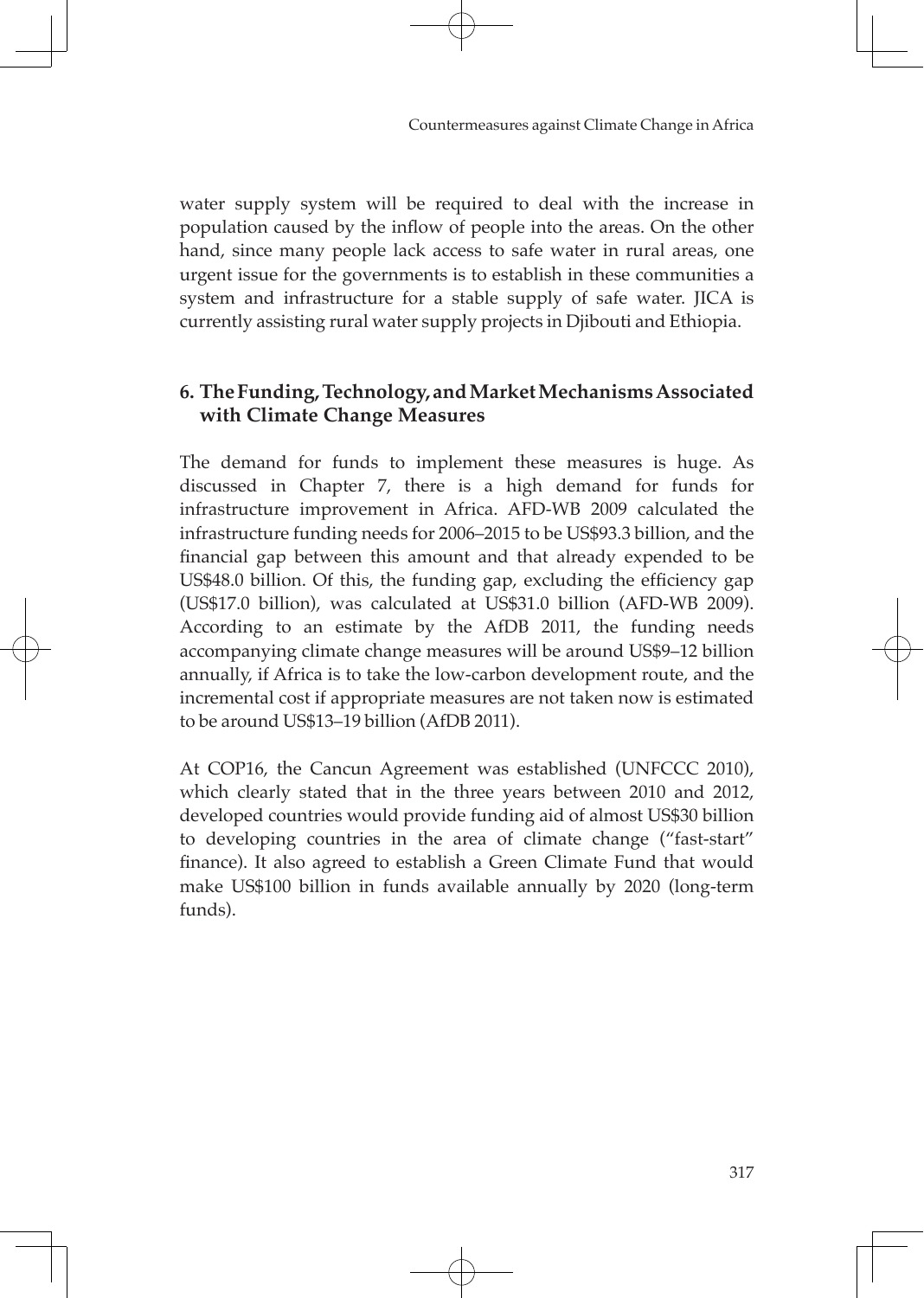

**Figure 3.** Flow of Funds to Africa

Source: UNCTAD, OECD/DAC, and World Bank. IMF's GDP forecast for 2012. Extracted from Africa Economic Outlook (2012)

As indicated in Figure 3, the flow of funds is on the increase. This fund flow includes not only ODA, but also contains a large amount of foreign direct investment from the private sector. As private fund is also one of major finance sources, government need to consider to mobilise private funds, not just public funds, so as to finance in climate change measures. For further mobilisation of funds for climate change measures, African countries need to strengthen the absorptive capacity for climate funding and improve enabling environment for private sectors.

Particularly, the governments need to engage diverse actors comprehensively in planning and establishing; climate change policies, such as Nationally Appropriate Mitigation Actions (NAMAs) and National Adaptation Plans (NAPs), as part of their development policies; information sharing and dissemination with related parties in transparent manner; and implementation of measures based on an appropriate budget. The climate change program loans now being implemented in Indonesia and Vietnam are donor support schemes for these activities. In these schemes, the donor and the government of the developing country engage in dialogues on the provision of financial support, through which they monitor and evaluate the implementation status of a climate change policy scheme matrix. These schemes provide an efficient way for governments to implement climate change policies such as NAMAs and NAPs as part of their development policies, work toward transparently sharing and disseminating information with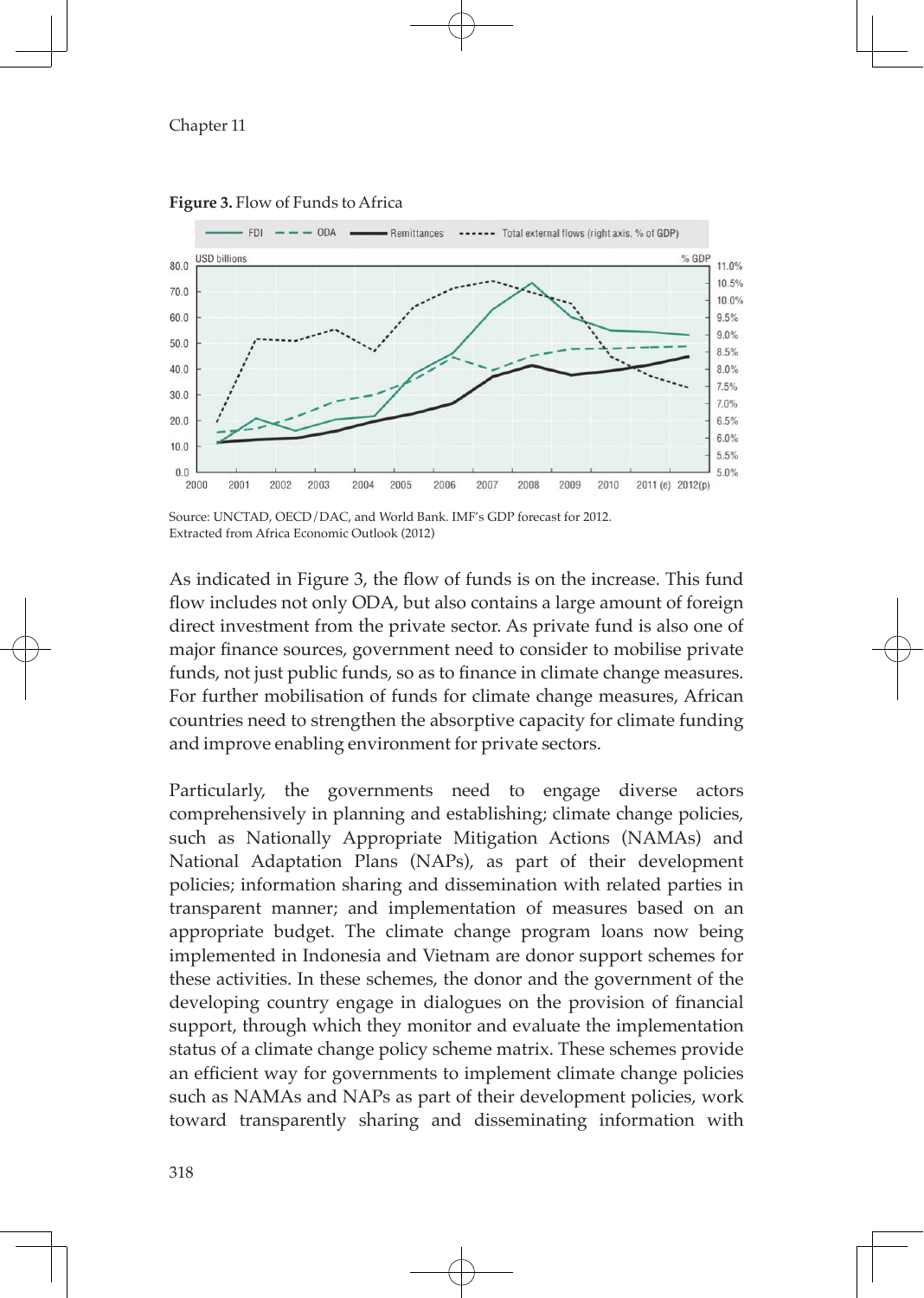related parties, and implement measures based on an appropriate budget (Sudo et al. 2008, Katsurai and Murakami 2012). On the other hand, Furukawa et al. (2013) have surveyed the effects of general budget support in the health sector and concluded that although there have been certain improvements in budget allocations in this sector, these have had a limited effect on improving health indicators. They comment that general funding support and the complementary effects of the projects and programs require attention. The complementary effects between policy, budget, and project, as pointed out before, should be considered carefully, when policy planner consider to introduce a climate change program loan.

There is also a strong need in Africa for appropriate low-carbon technologies for enhancing development that is resistant to the effects of climate change. The Cancun Agreements also included an agreement to establish a Climate Technology Center and Networks, in order to expand and promote the development and transfer of technology to assist in mitigation and adaptation, and to understand and support technical needs in developing countries. To promote the use of appropriate technology, various activities, such as formulating systematic capabilities and data-gathering capabilities, and establishing systems to share knowledge, will be required in addition to training human resources.

These technical and investment needs could also create an attractive market for private companies. Establishing an attractive market environment for private companies to introduce technology and investments could help promote climate change measures in the private sector.

The Clean Development Mechanism (CDM), one of the market mechanisms introduced under the Kyoto Protocol, was expected to promote the active participation of the private sector in the mitigation business, and over 5,500 projects have been registered to date. However, as of the end of December 2012, only 104 projects, a mere 1.9%, were in Africa (UNFCCC 2012). It has been pointed out that the current CDMs have not been able to fulfill the functions intended at the Kyoto Protocol due to the complexity of the applications and fundraising for low-profit projects (Yamada and Fujimori 2012). The use of market mechanisms, such as a simplified CDM or a bilateral offset credit system mechanism,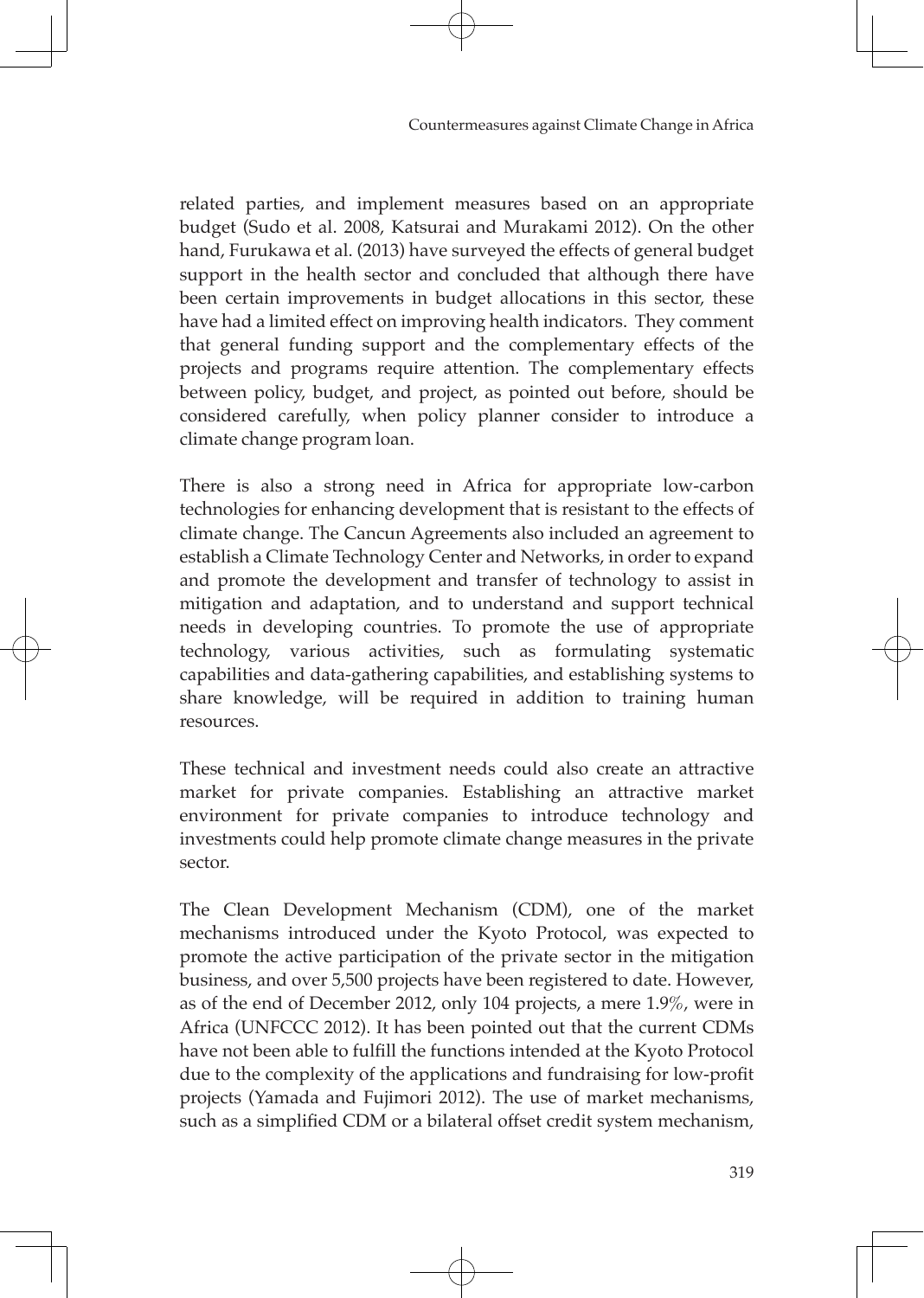could act as an incentive for private companies to provide investments and technical transfers, and efforts to improve the system and develop the ability to effectively utilize these mechanisms are important.

# **7. Toward the Effective Promotion of Climate Change Measures in Africa**

As mentioned above, climate change is a cross-cutting issue and a problem that has possible global effects. This means that instead of individual actors such as countries, sectors, or communities responding in an ad-hoc manner, it requires a comprehensive approach spanning various strata from the individual and community level to the governmental and regional level, and there is a need to resolve the "apparent disconnect" generated between a policy-based top-down approach and a community-based bottom-up approach (Bharwani and Taylor 2011). In addition, the activities of each actor must be considered from the viewpoint of externalities that influences the actions of others. For example, an adaptive policy taken by one community might trigger a maladaptation that could exacerbate the disaster damage in another community. Therefore, to effectively implement climate change measures, information sharing among a wide range of actors is important, from the international level down to the community level.

Although Africa has the world's lowest amount of GHG emissions, it is affected the most by climate change. For Africa to maximize its natural resource potential in a sustainable, low-carbon way, and be resilient to external shocks such as the effects of climate change, it must engage in sustainable development in which everyone can receive the benefits of growth. In other words, Africa is in a position to target sustainable development through inclusive and resilient green growth. Africa's climate change measures are themselves the start of a new development process.

Regarding its support for climate change measures in developing countries, the Japanese government announced the Kyoto Initiative in 1999, the Environmental Conservation Initiative for Sustainable Development (EcoISD) in 2002, the Cool Earth Partnership in 2008, and the Hatoyama Initiative in 2009. Climate change was incorporated into the Yokohama action plan, at TICAD IV, and as part of the Cool Earth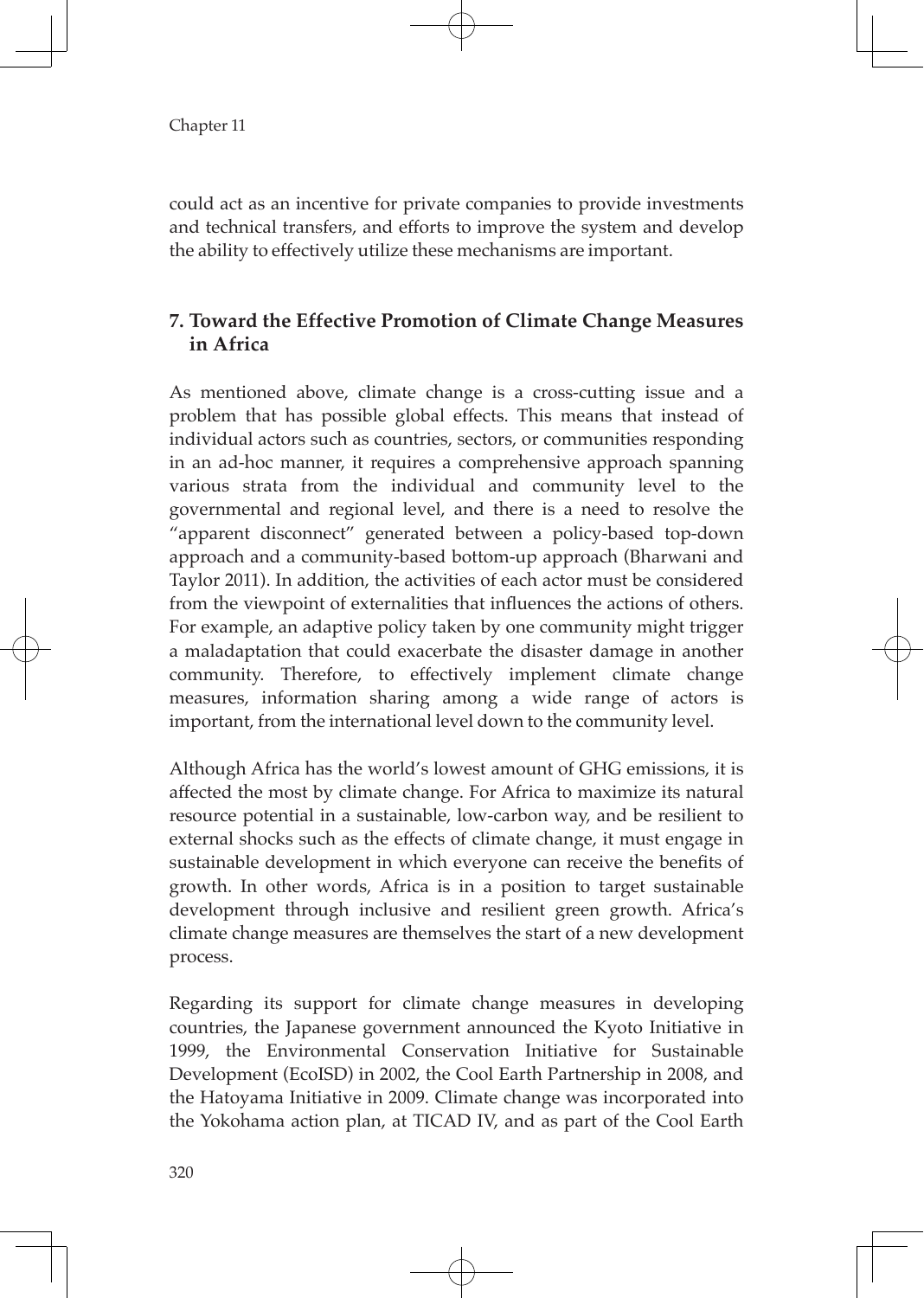Partnership, US\$92.1 million in funding was declared in the action plan to support climate change measures in African countries. In the three years from 2010 through 2012, a total of approximately US\$1.3 billion was provided, as support for climate change measures in Africa, covering both mitigation measures and adaptation measures. Japan and JICA have more than fifteen years of experience in the area of climate change measures, and as the largest donor in this field, JICA supports many projects and programs. It has extensive knowledge on the establishment and implementation of promotion methods and the planning and implementation of specific policies related to climate change measures (such as energy, traffic, and agricultural policies), as well as in the measurement, reporting, and verification of GHG reduction effects using Climate-FIT, in vulnerability assessments, and in the methods used to assess project effects through post-project evaluations. This knowledge should be used effectively to support climate change measure policies in Africa. Based on the discussions above, we offer the following recommendations for the effective promotion of future climate change measures in Africa.

### *Recommendation 1:*

It is necessary to establish climate change policies in accordance with the conditions of each country as part of its development policies, share and disseminate this information with stakeholders in a transparent manner, and implement it with appropriate budget allocation.

The climate change policies established by governments, such as Nationally Appropriate Mitigation Actions (NAMAs) and National Adaptation Plans (NAPs), are prepared as part of each country's development policy, and it is desirable for these climate change policies to generate co-benefits that will contribute to sustainable development (Fujikura and Toyota 2012). Many countries in Africa have already created NAMAs. In addition, LDCs have already prepared National Adaptation Programs of Action (NAPAs). These clear, foreseeable, and stable policies lend credibility to the activities of actors, including in private investment. In establishing these policies, the opinions of actors in the private sector and civil society organisations (CSOs), as well as those of women and the poor, should also be actively incorporated along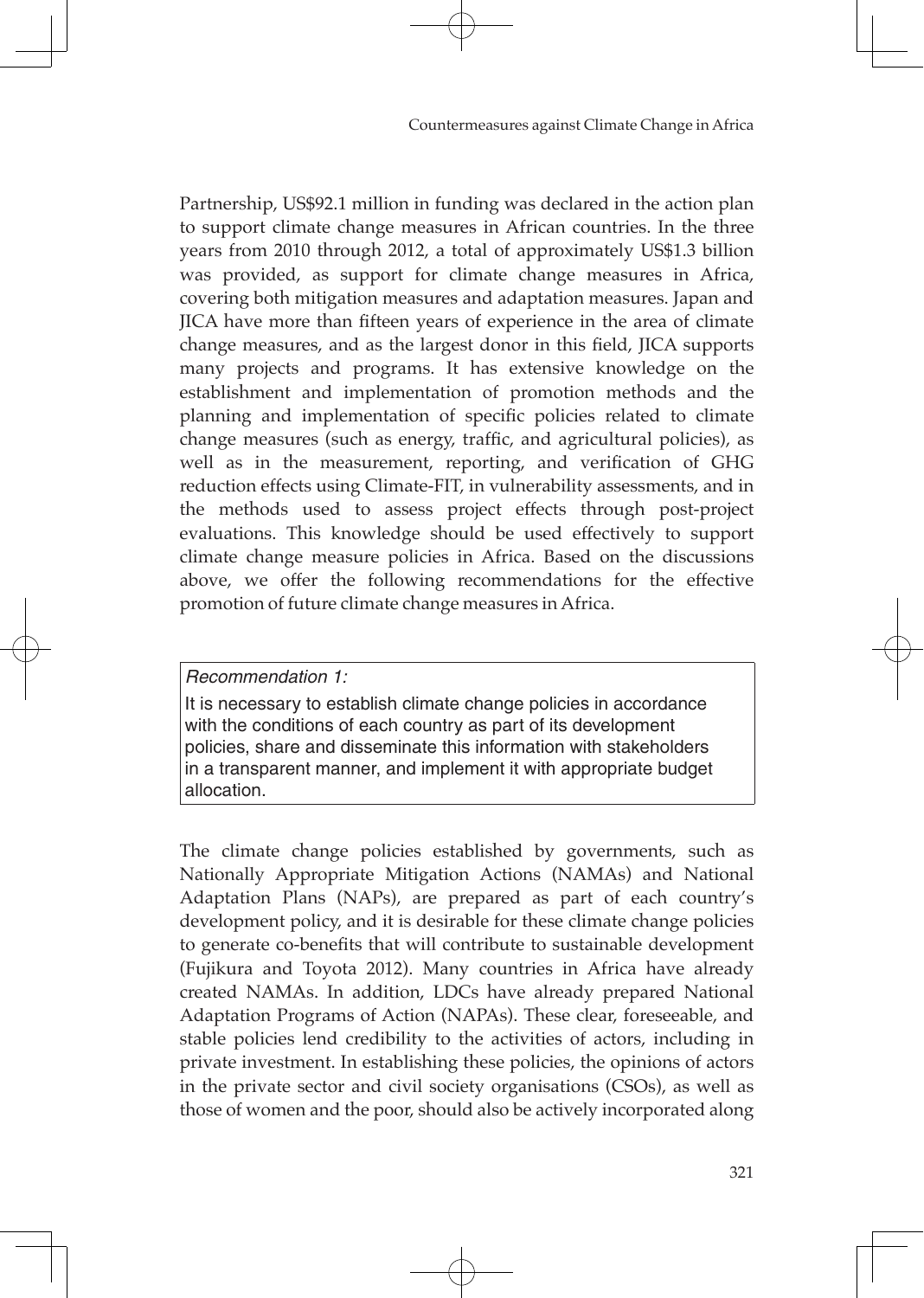with those of the government. Furthermore, although the use of data based on scientific analysis is recommended wherever possible, such as the amount of GHG emissions and forecasts of the effects of climate change (Fujikura and Kawanishi, 2010), it is also necessary for the policy makers to respond to the needs of their respective countries based on precautionary principles and the concept of a "no regrets" policy, taking into consideration the capabilities of the subject sector, region, community, and others.

To support these activities, in addition to supporting projects or programmes, schemes such as climate change loans can be effective, but great care should be taken with regard to the mutually complementary nature of policy, budget, and project policy, as well as the leverage effects of general funding support.

### *Recommendation 2:*

For effective Green Growth in Africa, support for access to information as well as innovation through R&D are important to identify opportunities for low-carbon and climate resilient growth and promote effective green growth.

Access to information is the most important factor in today's society, not only for disseminating climate change policies, but also for providing disaster information or information concerning low-carbon technologies and funding access. It is also important for a country in determining how it can apply climate change measures implemented by other nations or communities, or what effect they could have. Making greater use of information and communication technology (ICT) is one way to improve access to this information. Sharing information and knowledge through policy dialogues is another effective method. In addition, the NAMAs established by each country require monitoring, reporting, and verification (MRV), and securing the transparency and accountability of information through MRV will enable the implementation of appropriate climate change policies in a plan-do-check-act (PDCA) cycle. Furthermore, access to technical information will promote a country's introduction of technology that is internationally available and it can utilize, and could lead to the development of technology enabling leap-frogging. We must not forget that appropriate technical information includes not only cutting-edge technologies, but also information on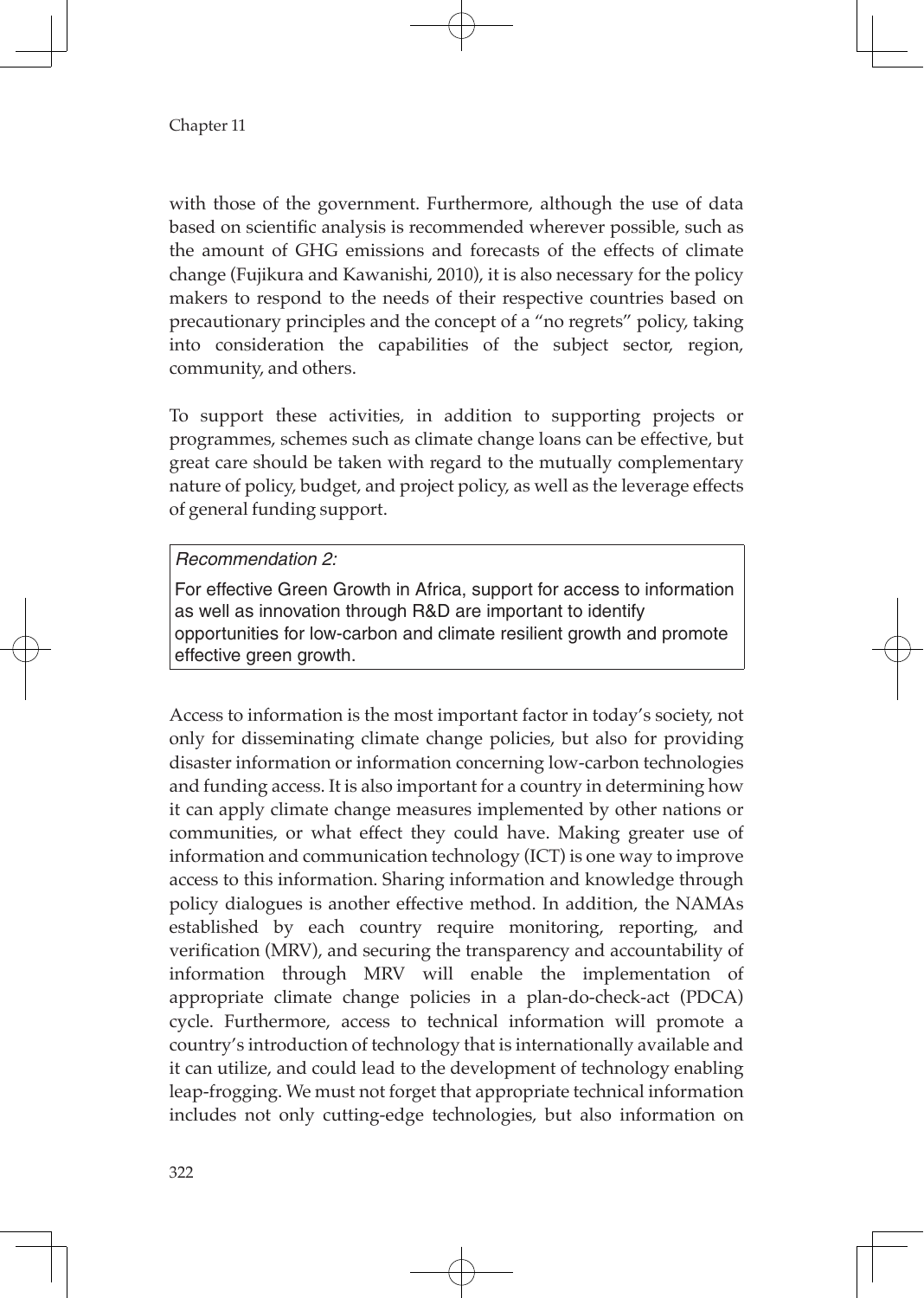traditional technologies, which can be very useful at times. Technology transfers are expected to include not only transfers from developed countries, but also transfers between developing countries through South-South cooperation and triangular cooperation (Hosono 2012).

From the viewpoint of inclusivity using environmental education to enhance people's awareness of climate change is important, particular for the poor, who are vulnerable to the effects of climate change, and also for women, and future generations.

#### *Recommendation 3:*

It is necessary to establish an enabling environment where everyone, including the private sector, will participate in various climate change measures.

It is important for the public sector to establish a path toward the creation of a low-carbon economic society resilient to climate change through policies and system improvements. However, the public sector itself neither manufactures nor conducts business transactions on its own. Everyone, not just private companies and CSOs, but also poor and socially vulnerable people, is involved in certain economic and social activities. In view of the public and external nature of global-scale climate change, the participation of all is required for a low-carbon, socio-economic model that is resilient to climate change.

In particular, high expectations are placed on the private sector's participation in climate change measures, in terms of its broad influence, funds, technology, and ability to increase employment. As pointed out by JICA-RI (2012), in addition to support from the policy side, in order to promote the participation of the private sector, actions will be required including organizing an investment environment such as stable macroeconomic operations, establishing fair and transparent legal systems, promoting business models such as public-private partnerships (PPPs), and providing support and seed money for establishing projects.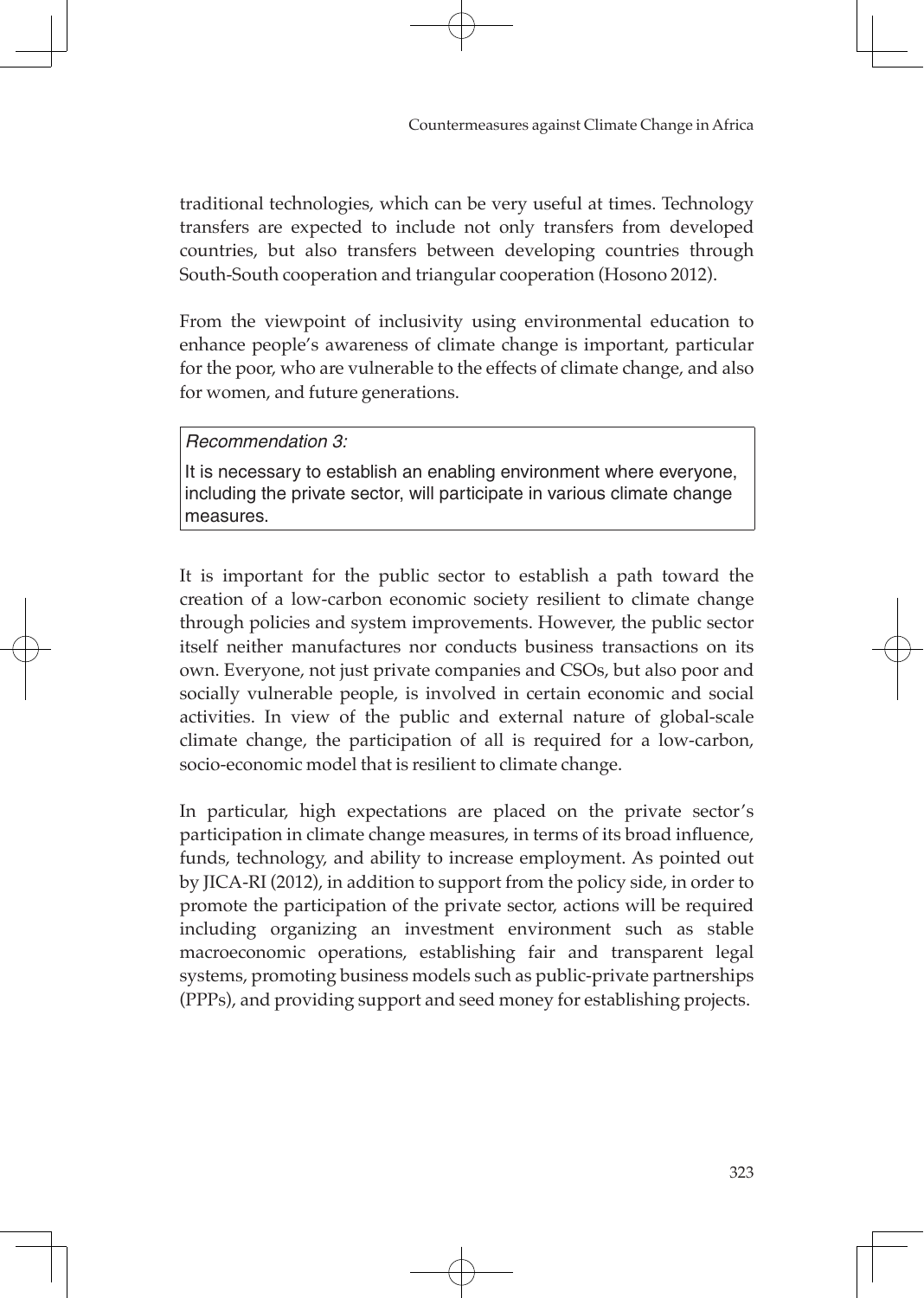*Recommendation 4:*

To promote climate change actions, it is necessary for African countries to use market mechanisms effectively along with the effective use of funds and promotion of capability development

The implementation of specific climate change measures requires funds and implementation capabilities. The Cancun Adaptation Framework requires annual funds of US\$100 billion to be made available by 2020, as well as the structuring of a system to enable effective technology transfers; there is also a strong need for funds for climate change measures and technology in African countries. The effective use of funds is required, as well as the development of ways to maximize the effects of development and climate change measures while minimizing additional costs. Funding for climate change was discussed at the 2011 High Level Forum on Aid Effectiveness, and the partnership document it adopted calls for the promotion of consistency, transparency, and predictability in effective climate change finance and a broad approach toward development aid (OECD 2011).

In addition to their effective use for supporting climate change measures, public funds are also expected to provide leverage in obtaining private funds,. Establishing a structure and environment to promote private investment can also contribute to an overall increase in private investment, beyond climate change measures. Moreover, by monitoring and evaluating the efforts of the donors involved, even more effective cooperation could be possible. Lamhauge et al. (2012) have conducted studies on monitoring and evaluation methods with regard to several donors' support for adaptation measures. Such monitoring and evaluation methods focusing on the role of donors should be examined in the future.

Market mechanisms like CDM and bilateral offset credit mechanisms, or innovative mechanisms like PES, including REDD+, can be easy for African countries to work with. As pointed out by JICA-RI (2012), in order for these mechanisms to be used effectively to benefit African countries, it is necessary to develop the capabilities of the African countries themselves, and to introduce these mechanisms into international society so they can become even easier to use.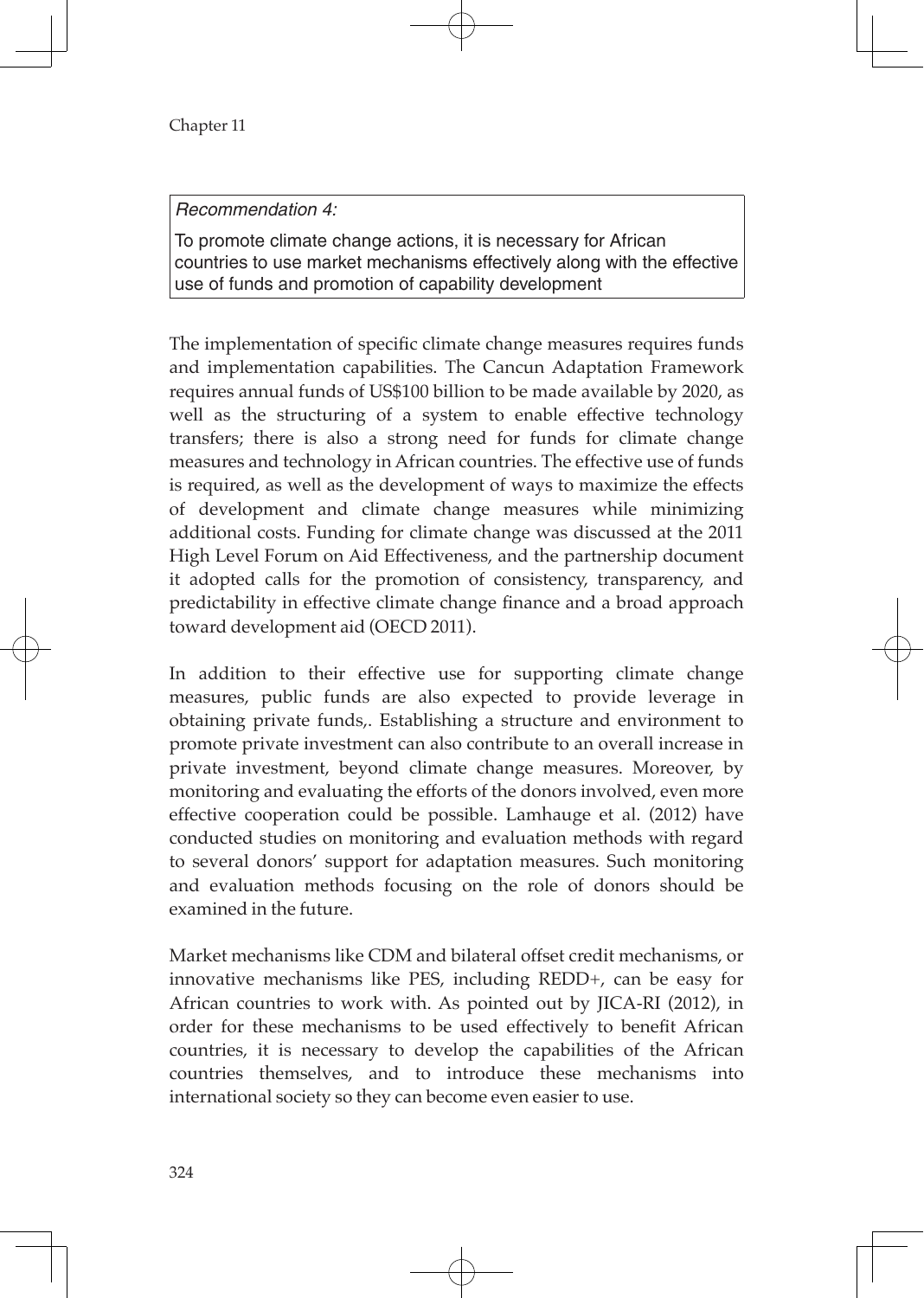*Recommendation 5:*

JICA needs to function as a Solution Provider by establishing partnerships with various stakeholders..

From the viewpoint of the public and external nature of climate change on a global scale, an approach to climate change must be taken with the participation of all people. Japan and JICA have more than fifteen years of cooperation experience in the field of climate change, and also constitute the top donor in this field. Particularly, Japan and JICA have comparative advantage in effective use of renewable resources, improvement of efficiency and productivity with optimal management, and so on. There is a need to proceed with cooperation to implement the optimal climate change measures, with Japan and JICA providing all the cooperation knowledge they have amassed to date for everyone to use. In recent years, other donors have also started to provide active support for climate change measures. Further knowledge is also being amassed in the academic and private sectors. In order to establish a low-carbon economic society with the ability to withstand climate change, all this knowledge needs to be utilized in an intercomplementary manner so that all people, including the poor, will be able to receive the benefits of development. Providing an optimal solutions by establishing networks with various actors while keeping in mind international negotiations, technology, and funding trends in the climate change field will be required. To do this, we recommend establishing a broad collaboration among international organizations, other aid organizations, CSOs, universities, autonomous bodies, private companies and others, as well as providing bridges for exchanges among various actors, such as mediating policy dialogues between communities and governments.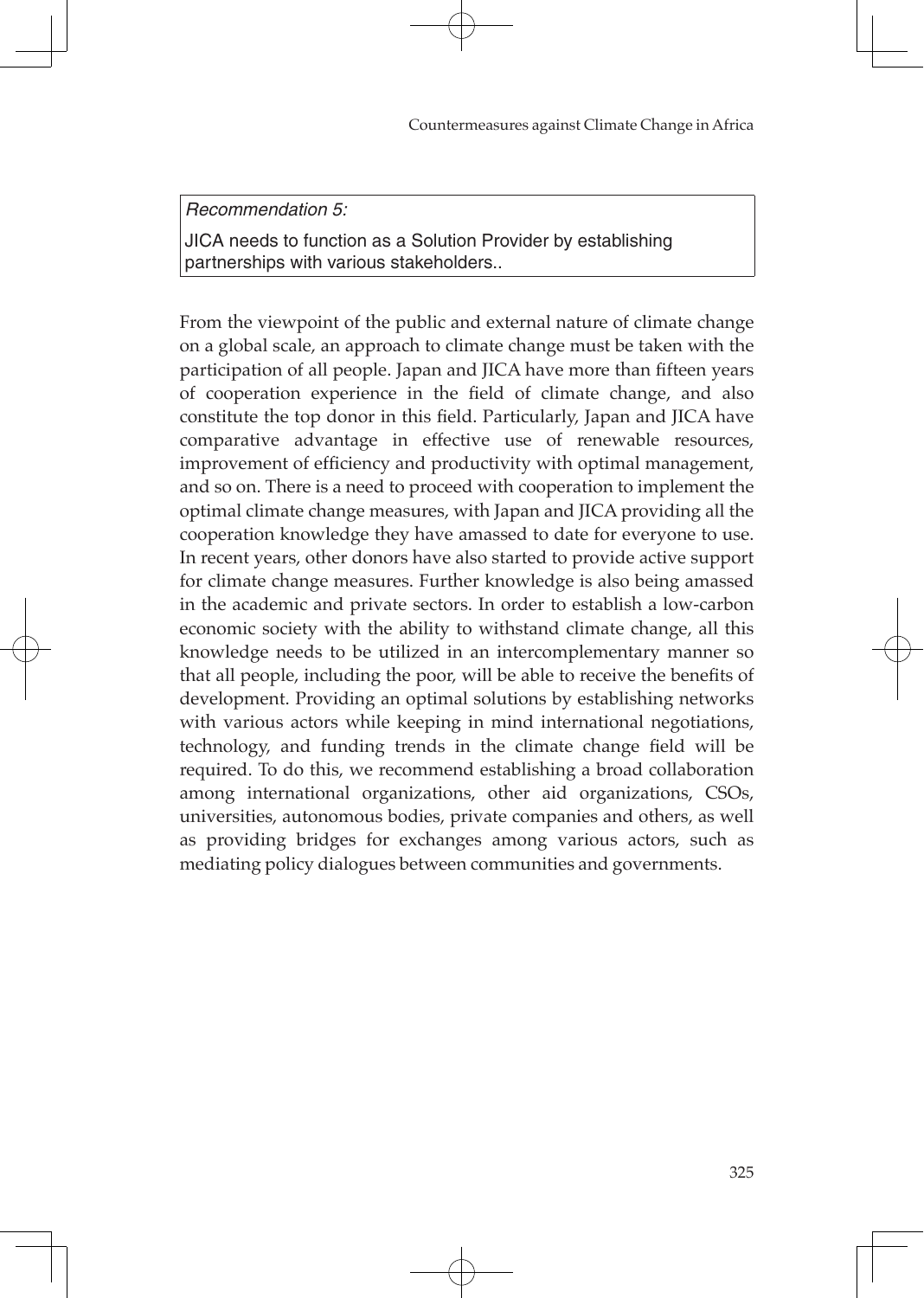# **References**

- AfDB. 2012. *Solutions for a changing climate: The African Development Bank's response to impacts in Africa*. Tunis, Tunisia: African Development Bank.
- African Development Bank (AfDB). 2011. *The cost of adaptation to climate change in Africa.* Tunis, Tunisia: African Development Bank.
- Bharwani, S., and A. Taylor. 2011. Understanding the dynamic nature of vulnerability to support climate adaptation and development: The case of Lesotho Highlands. In Fujikura and Kawanishi 2011, 153– 172.
- FAO. 2010. *The global forest resources assessment 2010*. Rome: FAO.
- Fujikura, R., and M. Kawanishi, eds. 2011. *Climate change adaptation and international development: Making development cooperation more effective*. London: Earthscan.
- Fujikura, R., and T. Toyota, eds. 2012. *Climate change mitigation and international development cooperation*. London: Routledge.
- Furukawa, M., and J. Takahata. 2013. Is GBS still a preferable aid modality? Working Paper No. 50, JICA Research Institute.
- Government of Japan. 2012. Japan's fast-start finance for developing countries up to 2012. Submission to UNFCCC.
- Hosono, A. 2012. Climate change, disaster risk management. In *Scaling up South-South and triangular cooperation*, ed. H. Kato, 15–41. Conference Volume Prepared for the Global South-South Development Expo 2012. Tokyo: JICA Research Institute.
- IPCC. 2012. Summary for Policymakers. In *Managing the risks of extreme events and disasters to advance climate change adaptation: A special report of Working Groups I and II of the Intergovernmental Panel on Climate Change*, ed. C. B. Field, V. Barros, T. F. Stocker, D. Qin, D. J. Dokken, K. L. Ebi, M. D. Mastrandrea, K. J. Mach, G.-K. Plattner, S. K. Allen, M. Tignor, and P. M. Midgley, 1–19. Cambridge, UK: Cambridge University Press.
- Intergovernmental Panel on Climate Change (IPCC) [M. L. Parry, O. F. Canziani, J. P. Palutikof, P. J. van der Linden, and C. E. Hanson, eds.]. 2007. *Contribution of Working Group II to the Fourth Assessment Report of the IPCC*. Cambridge, UK and New York: Cambridge University Press.
- JICA Research Institute (JICA RI). 2012. Aiming for promotion of climate change mitigation policies in developing countries. Policy Brief No. 7, JICA Research Institute.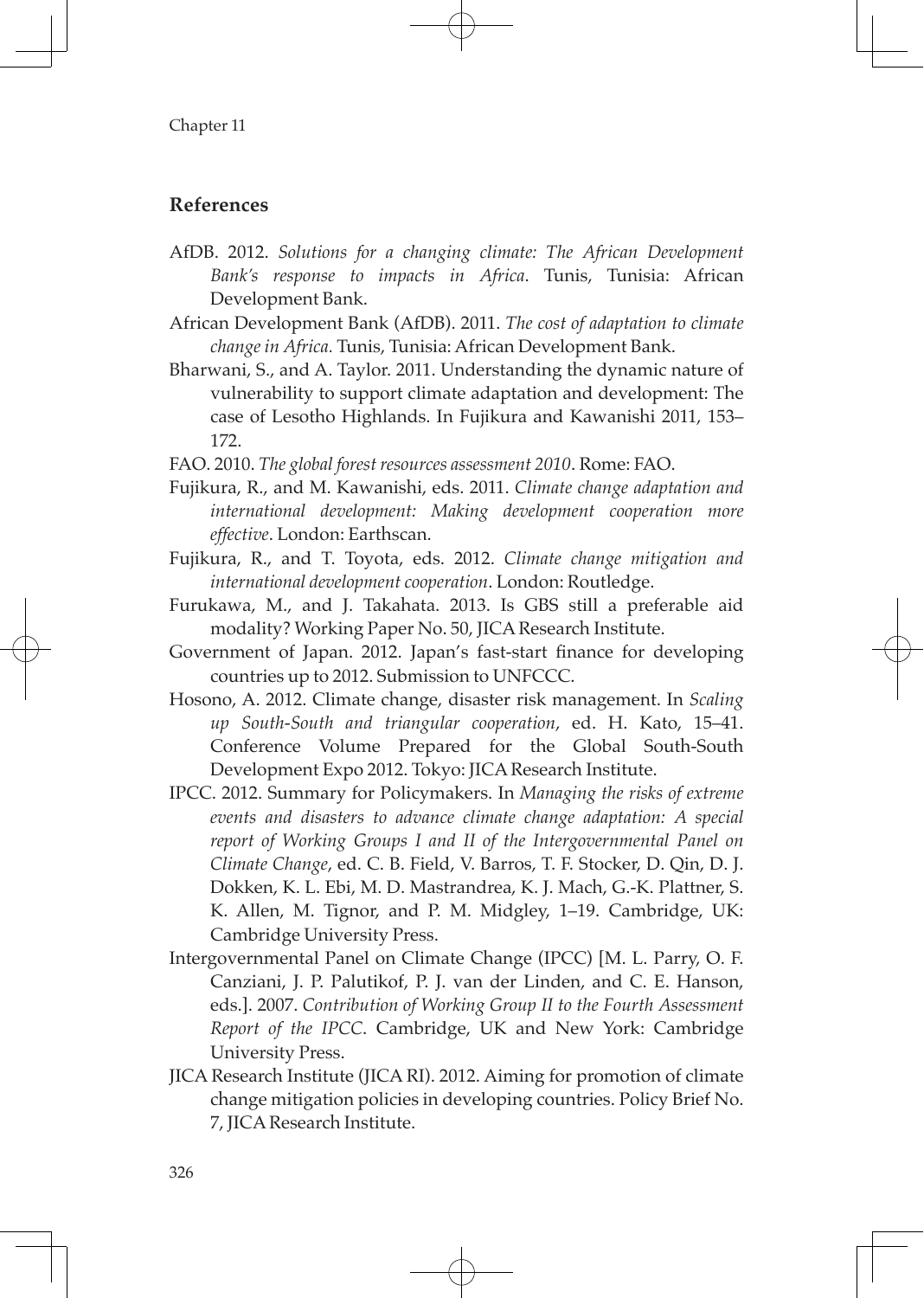- Japan International Cooperation Agency (JICA). 2011. JICA Climate-FT: Climate finance impact tool for mitigation and adaptation, Version 1.0*.* Reference document.
- Katsurai, T., and Y. Murakami. 2012. Effectiveness of development policy lending in mainstreaming and financing climate change: Case studies from Indonesia and Vietnam. In Fujikura and Toyota 2012, 149–179.
- Lamhauge, N., E. Lanzi, and S. Agrawala. 2012. Monitoring and evaluation for adaptation: Lessons from development co-operation agencies. OECD Environment Working Papers No. 38, OECD, Paris.
- Matsumoto, M. 2012. REDD+: A new strategy for conserving tropical forests; Scientific background of REDD+ and international discussions. In Fujikura and Toyota 2012, 49–60.
- OECD. 2011. Busan partnership for effective development co-operation. Declaration, Fourth High Level Forum on Aid Effectiveness, Busan, Korea, November 29 to December 1.
- Organization for Economic Cooperation and Development (OECD). 2009. *Integrating climate change adaptation into development cooperation: Policy guidance*. Paris: OECD.
- Sudo, T., A. Sato, Y. Murakami, and M. Motohashi. 2009. Promotion of developing country's climate policy implementation: Applying development policy loan. Paper presented at the Asia-Pacific Forum on Low Carbon Economy, Beijing, China, June.
- Sudo, Tomonori. 2012. Climate change and development in Africa. Presentation at the fourth Annual Meeting of Low Carbon Society Research Network (LCS-RNet), Oxford, UK. http://lcs-rnet.org/ meetings/2012/pdf/P3\_3\_Sudo.pdf (accessed January 8, 2013).
- Troell, J. J., and C. Odote Oloo. 2011. Climate change adaptation and water in Kenya: Governing for resilience. In Fujikura and Kawanishi 2011, 259–285.
- United Nations Development Program (UNDP). 2012. *Africa human development 2012: Towards a food secure future*. New York: UNDP, Regional Bureau for Africa.
- United Nations Economic Council for Africa (UNECA), African Union, and African Development Bank (AfDB). 2011. *The Africa water vision for 2025: Equitable and sustainable use of water for socioeconomic development*. Addis Ababa, Ethiopia: United Nations Economic Council for Africa.

United Nations Framework Convention on Climate Change (UNFCCC).